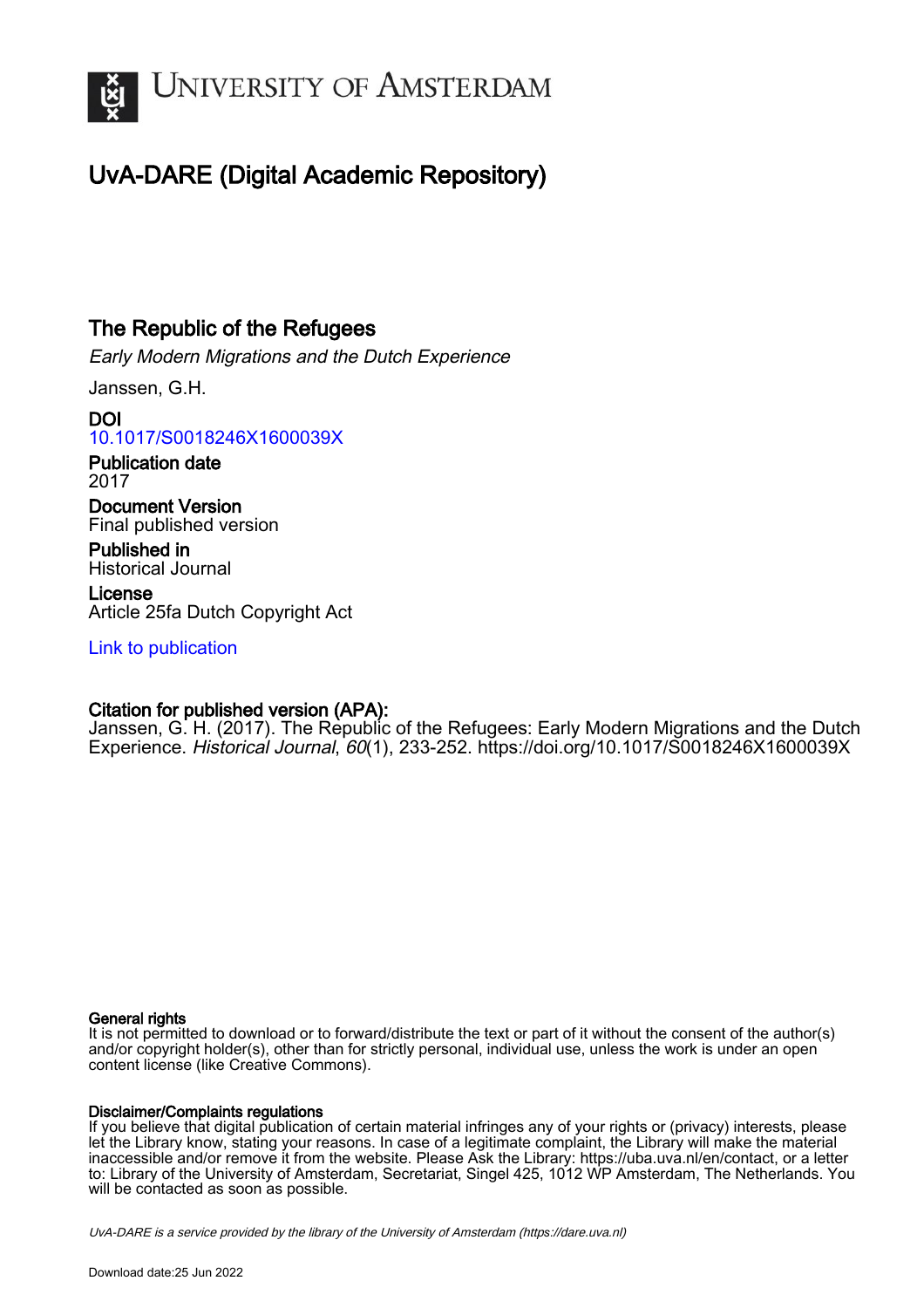

The Historical Journal, 60, 1 (2017), pp. 233–252 © Cambridge University Press 2016 doi:10.1017/Soo18246X1600039X

# HISTORIOGRAPHICAL REVIEW

# THE REPUBLIC OF THE REFUGEES: EARLY MODERN MIGRATIONS AND THE DUTCH EXPERIENCE

### GEERT H. JANSSEN

University of Amsterdam

ABSTRACT . This essay surveys the wave of new literature on early modern migration and assesses its impact on the Dutch golden age. From the late sixteenth century, the Netherlands developed into an international hub of religious refugees, displaced minorities, and labour migrants. While migration to the Dutch Republic has often been studied in socio-economic terms, recent historiography has turned the focus of attention to its many cultural resonances. More specifically, it has been noted that the arrival of thousands of newcomers generated the construction of new patriotic narratives and cultural codes in Dutch society. The experience of civil war and forced migration during the Dutch revolt had already fostered the development of a national discourse that framed religious exile as a heroic experience. In the seventeenth century, the accommodation of persecuted minorities could therefore be presented as something typically 'Dutch'. It followed that diaspora identities and signs of transnational religious solidarity developed into markers of social respectability and tools of cultural integration. The notion of a 'republic of the refugees' had profound international implications, too, because it shaped and justified Dutch interventions abroad.

In the rapidly growing field of migration history, the Dutch Republic holds a prominent, if ambiguous, position. The Netherlands regularly serves as an example of an early modern society whose economic fortunes, religious landscape, and urban life were shaped by international immigration. This narrative of a 'migration society' aligns with current trends in scholarship. In contrast to older historiographical traditions that stressed the cohesive, stable, and fixed character of Europe's pre-modern communities, recent studies contend that religious refugees, labour migrants, and travellers became increasingly

Amsterdam School of Historical Studies, Kloveniersburgwal 48, 1012 CX Amsterdam, The Netherlands [g.h.janssen@uva.nl](mailto:g.h.janssen@uva.nl)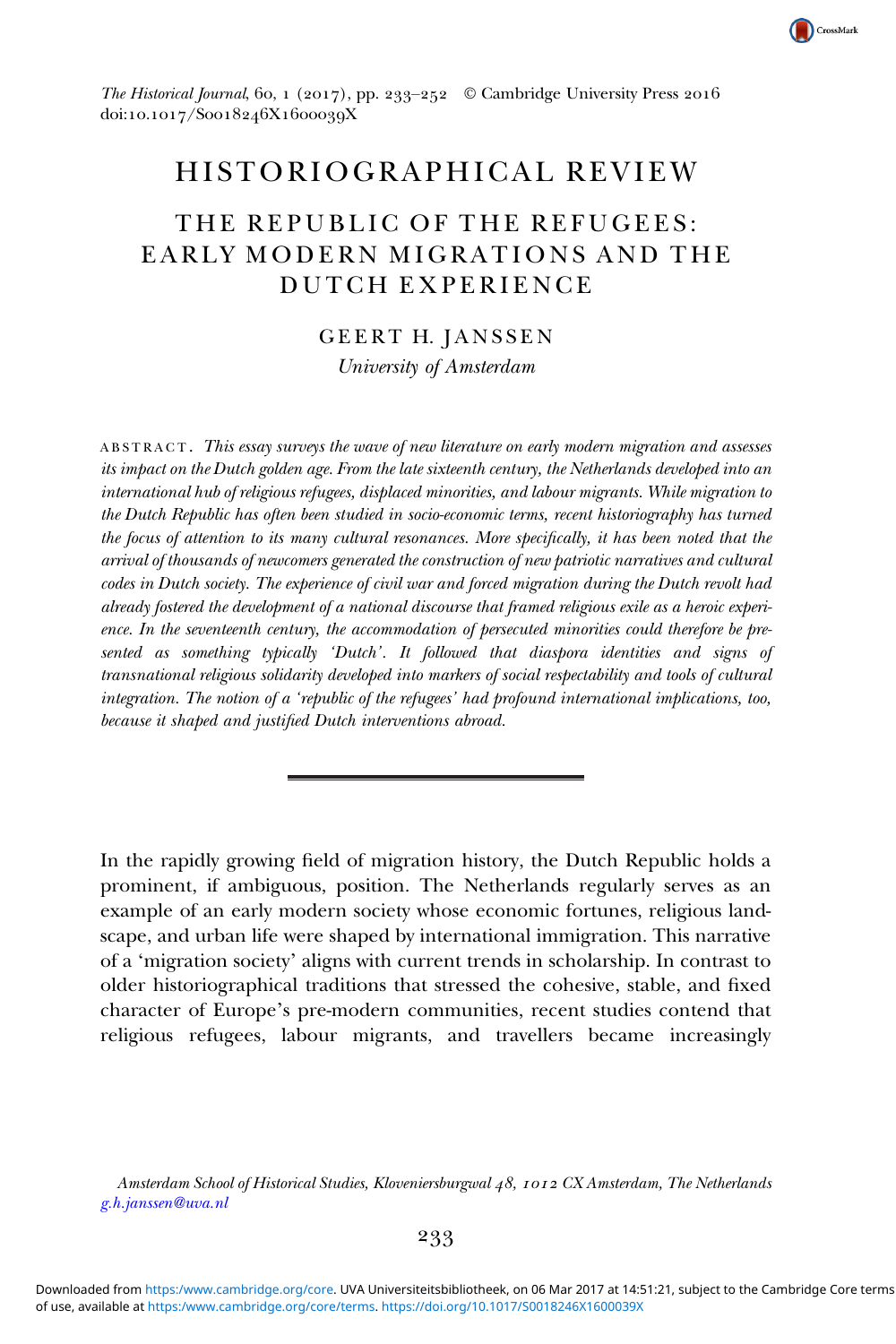common from the sixteenth century onwards.<sup>1</sup> Still, their numbers and diversity in the United Provinces were by all standards remarkable. In his landmark study The Dutch Republic, Jonathan Israel duly reminds us that by  $1620$  the majority of the population in many towns of Holland consisted of first-generation newcomers from abroad.<sup>2</sup> It is telling that in Nicholas Terpstra's recent survey Religious refugees in the early modern world, Amsterdam is the city that merits the most mentions.

Until recently, the transformative effects of migration on Dutch society were studied mostly in socio-economic terms. Grounded in quantitative analysis and institutional approaches, this strand of scholarship has identified push and pull factors, distinguished among different types of migrants, and assessed their involvement in various labour markets.<sup>4</sup> What has been more difficult to trace are the underlying cultural codes that guided processes of social integration into local communities. Indeed, the remarkably persistent paradigm of a Dutch 'golden age' seems to have prevented cultural historians – from Johan Huizinga to Simon Schama – from addressing the impact of immigration in their studies.<sup>5</sup> Although a cultural history of migration in the Dutch golden age remains to be written, a recent wave of seemingly disparate studies offers some important building stones. They allow us to map what Lisa Jardine has called the 'medley of influences' that migration brought to Dutch society. $6$ More specifically, this scholarship has uncovered popular responses to newcomers and examined how these reactions interacted with constructions of local

 $<sup>1</sup>$  Klaus J. Bade et al., eds., The encyclopedia of migration and minorities in Europe: from the seven-</sup> teenth century to the present (Cambridge, 2011); Nicolas Canny, ed., Europeans on the move: studies on European migration, 1500-1800 (Oxford, 1994); Dirk Hoerder, Cultures in contact: world migrations in the second millennium (Durham, NC, 2002); Leslie Page Moch, Moving Europeans: migration in western Europe since  $1650$  (2nd edn, Bloomington, IN, 2003). A perceptive overview is offered in Ulrich Niggemann, 'Migration in der frühen Neuzeit: ein Literaturbericht', *Zeitschrift für Historische Forschung*,  $43$  (2016), pp. 293–321.<br><sup>2</sup> Jonathan I. Israel, *The Dutch Republic: its rise, greatness and fall, 1477–1806* (Oxford, 1998),

pp. 328-32. See also Leo Lucassen and Jan Lucassen, Winnaars en verliezers: een nuchtere balans van vijfhonderd jaar immigratie (Amsterdam, 2012), pp. 191–4.<br><sup>3</sup> Nicholas Terpstra, *Religious refugees in the early modern world: an alternative history of the* 

Reformation (Cambridge, 2015).<br><sup>4</sup> The best general overview is Lucassen and Lucassen, *Winnaars en verliezers*. See also

Herman Obdeijn and Marlou Schrover, Komen en gaan: immigratie en emigratie in Nederland vanaf 1550 (Amsterdam, 2008); Clé Lesger, 'Informatiestromen en de herkomstgebieden van migranten in de Nederlanden in de vroegmoderne tijd', Tijdschrift voor Sociale en Economische Geschiedenis, 3 (2006), pp. 3-23; Jelle van Lottum, Across the North Sea: the impact of the Dutch Republic on international labour migration, c.  $1550 - 1850$  (Amsterdam, 2007). For Amsterdam in particular, Erika Kuijpers, Migrantenstad: immigratie en sociale verhoudingen in *r* 7e-eeuws Amsterdam (Hilversum, 2005).<br><sup>5</sup> Johan Huizinga, *Dutch civilization in the seventeenth century* (trans., London, 1968); Simon

Schama, The embarrassment of riches: an interpretation of Dutch culture in the golden age (London,  $1987$ ). A notable exception concerns the work of J. Briels, including *De Zuidnederlandse immigra*tie,  $1572-1630$  (Haarlem,  $1978$ ) and Vlaamse schilders en de dageraad van Hollands gouden eeuw,  $1585 - 1630$  (Antwerp, 1997).<br><sup>6</sup> Lisa Jardine, *Going Dutch: how England plundered Holland's glory* (London, 2008), p. xviii.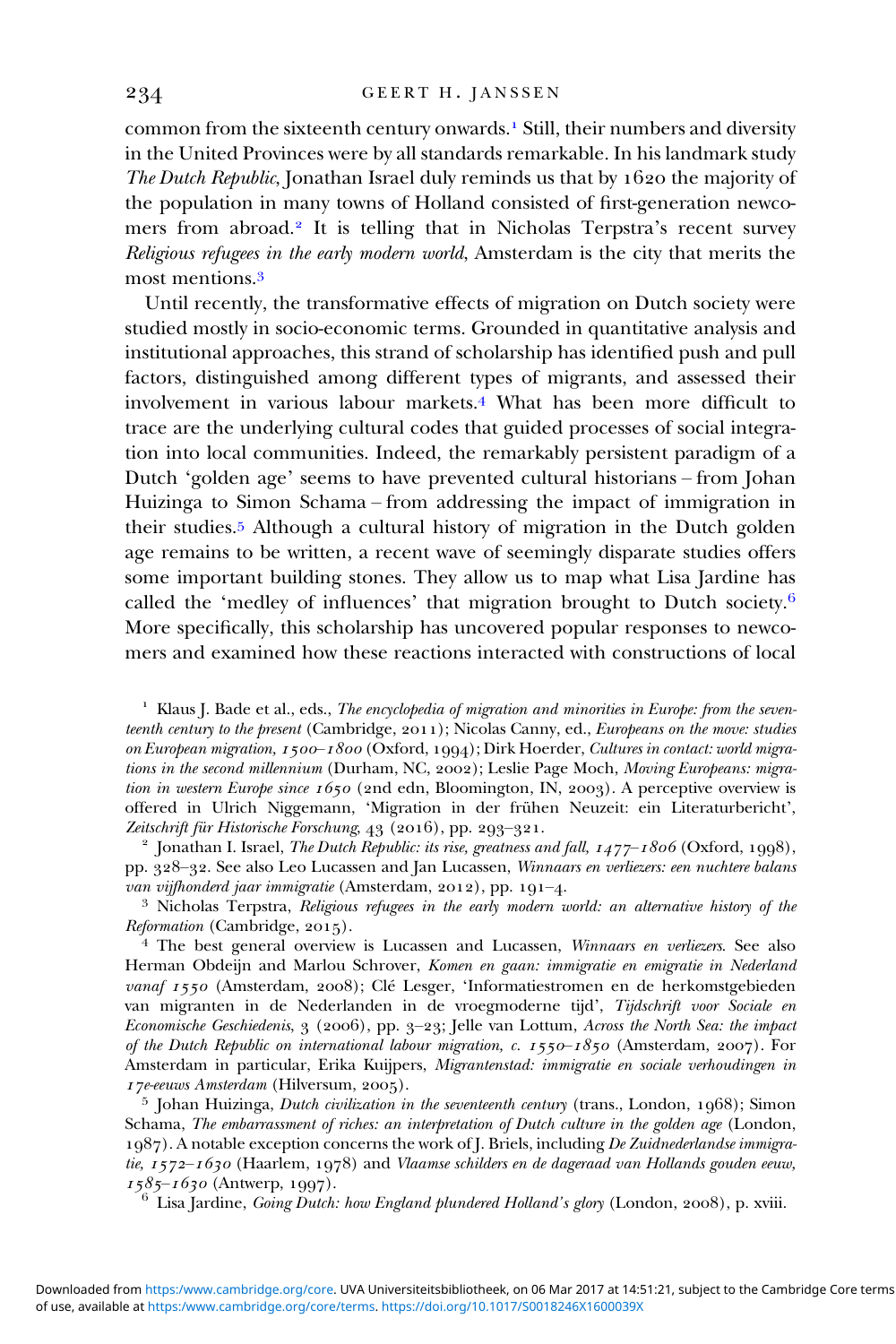and national identities. By documenting the 'vocabulary' of migration, this historiography also provides us with more refined analytical tools to study early modern migrations in promising new ways. This review seeks to evaluate critically recent historiographical trends and to build on its findings with some additional evidence. Focusing in particular on narratives of migration and their socio-political functions in the Dutch Republic, it rethinks how early modern communities negotiated the challenges of displacement and social integration.

I

When in 1648 the United Provinces of the Netherlands gained independence from Habsburg Spain, the Amsterdam bookseller Gerrit van Goedesberg joined in the outburst of celebratory activities. His timely Olive wreath of peace was pitched at a market for memorabilia. The volume included an edition of the peace agreement and a fitting selection of plays and poems 'by the most illustrious minds, and most learned men of our times'. In one of the prose panegyrics, the anonymous author sought to glorify the newborn state by presenting the Dutch Republic as a safe haven for refugees and members of displaced religious minorities:

From all corners of the world flow, as from a stormy and dangerous sea, such a multitude of people, because of love for freedom, into the harbour…Here they live crowded, who for reasons of religion and laws would normally hate each other… The diversity of the inhabitants' clothing, foreign habits, unusual manners, and different languages provides Holland with even greater renown.

To students of the early modern period, the self-congratulatory prose of Olive wreath of peace is at once conventional and remarkable. While discourses about freedom were commonplace in the seventeenth century, immigration and diversity were rarely regarded as positive virtues at the time. Historical textbooks routinely inform us that in this age of confessionalism and absolute rule the ideal of conformity reigned supreme. The influx of 'strangers' and the social, ethnic, and religious diversity that they represented were generally regarded as a threat to the political stability, social cohesion, and spiritual welfare of early modern communities.<sup>8</sup> Against the backdrop of this dominant frame of reference, the celebratory rhetoric of Olive wreath of peace seems puzzling. It prompts questions about the origins of such rhetoric, the purposes of those

 Olyf-krans der vreede, door de doorluchtigste geesten, en geleerdste mannen, deezes tijds, gevlochten [etc.] (Amsterdam, 1649), 379-80. Discussed in Marijke Spies, 'De vrijheid in de "Olyfkrans der vreede"  $(1649)'$ , De Zeventiende Eeuw, 13  $(1997)$ , pp. 201-7; Marijke Meijer Drees, Andere landen, andere mensen: de beeldvorming van Hollands versus Spanje en Engeland omstreeks  $\frac{1650}{8}$  (The Hague, 1997), pp. 68–71.<br>
<sup>8</sup> Compare Merry Wiesner-Hanks, *Early modern Europe*, 1450–1789 (Cambridge, 2006),

pp. 151, 253-65; Terpstra, Religious refugees; Alison Rowlands, 'The conditions of life for the masses', in Euan Cameron, ed., Early modern Europe: an Oxford history (Oxford, 1999), pp.  $31-62$ .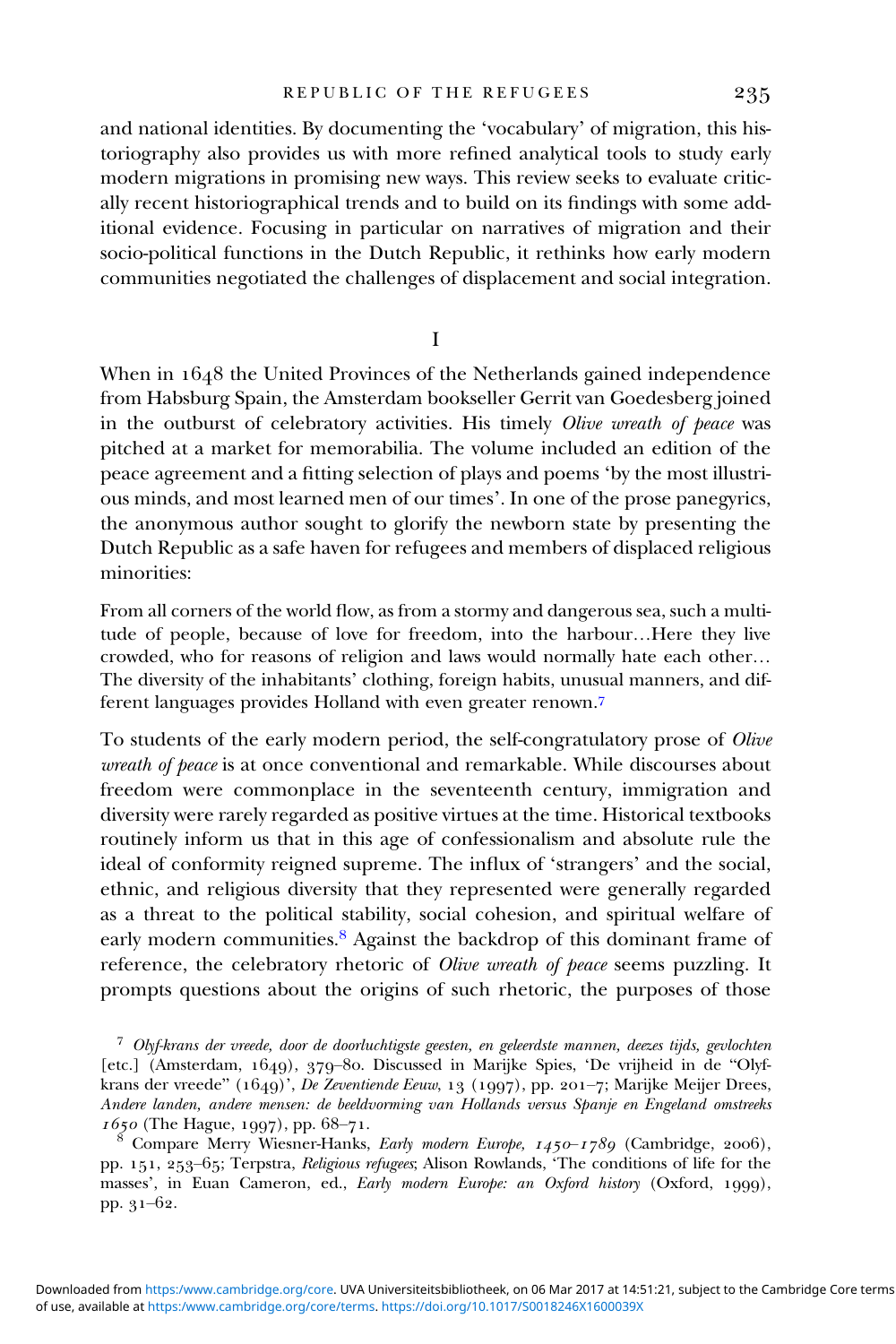espousing it, and the broader appeal of migration narratives among Dutch audiences. In other words, how did notions of 'migration' and 'diversity' fuse into an early modern patriotic discourse, and what does their inclusion tell us about the Dutch Republic's understanding of itself?

Socio-economic histories of migration have provided part of the answer to this question. There is no doubt that the message of *Olive wreath of peace* resonated with some very real features of seventeenth-century Dutch society. In a series of pioneering studies, Jan and Leo Lucassen have shown how in particular the towns of the province of Holland expanded dramatically due to the influx of newcomers after  $1585$ . Movements from the Republic's inland provinces contributed to this demographic upheaval, but immigration from abroad was the most conspicuous part of the flow to its urban centres  $(Table_1)$  $(Table_1)$  $(Table_1)$ . In their up-to-date survey Winnaars en verliezers (Winners and losers) Jan and Leo Lucassen estimate that in 1600 about 40 per cent of Amsterdam's inhabitants was foreign-born; in Haarlem and Leiden foreigners made up about 55 per cent of the total population at the time in those cities. While these figures are important and impressive, they do not yet explain the development of particular narratives about migration, of the sort we see expressed in Olive wreath of peace. After all, communities that are confronted with a large influx of strangers do not necessarily generate a positive vocabulary about newcomers and diversity. To explain how and why citizens of the Dutch Republic gradually appropriated (particular forms of) 'migration' as a common virtue, we need to supplement quantitative approaches with a different set of skills, which are sensitive towards shifting popular perceptions and discursive strategies. The following section seeks to evaluate the potential of such an approach by mapping recent historiography over three phases: the Dutch revolt  $(1560-1600)$ , the early years of the Dutch Republic  $(1580-1620)$ , and the height of its cultural golden age  $(1620–70)$ . It concludes with an assessment of the transnational character of migration discourses.

#### I I

To appreciate the origins of migration narratives in the Dutch Republic, we need to examine how its communities framed their own recent past. A research project directed by Judith Pollmann has recently uncovered these memory canons of the seventeenth century. Among other things, Pollmann and her team found that collective self-images were often grounded in memories of sixteenth-century experiences, when the Dutch revolt shook the Habsburg Low Countries.<sup>10</sup> It has long been known that this military conflict also sparked

<sup>&</sup>lt;sup>9</sup> Lucassen and Lucassen, *Winnaars en verliezers*, pp. 191–4.<br><sup>10</sup> Erika Kuijpers et al., eds., *Memory before modernity: practices of memory in early modern Europe* (Leiden, 2013); Marianne Eekhout, 'Material memories of the Dutch revolt' (unpublished thesis, Leiden,  $2014$ ); Johannes Müller, Exile memories and the Dutch revolt: the narrated diaspora,  $1550 - 1750$  (Leiden, 2016); Jasper van der Steen, Memory wars in the Low Countries,  $1566 - 1700$  $(Leiden, 2016).$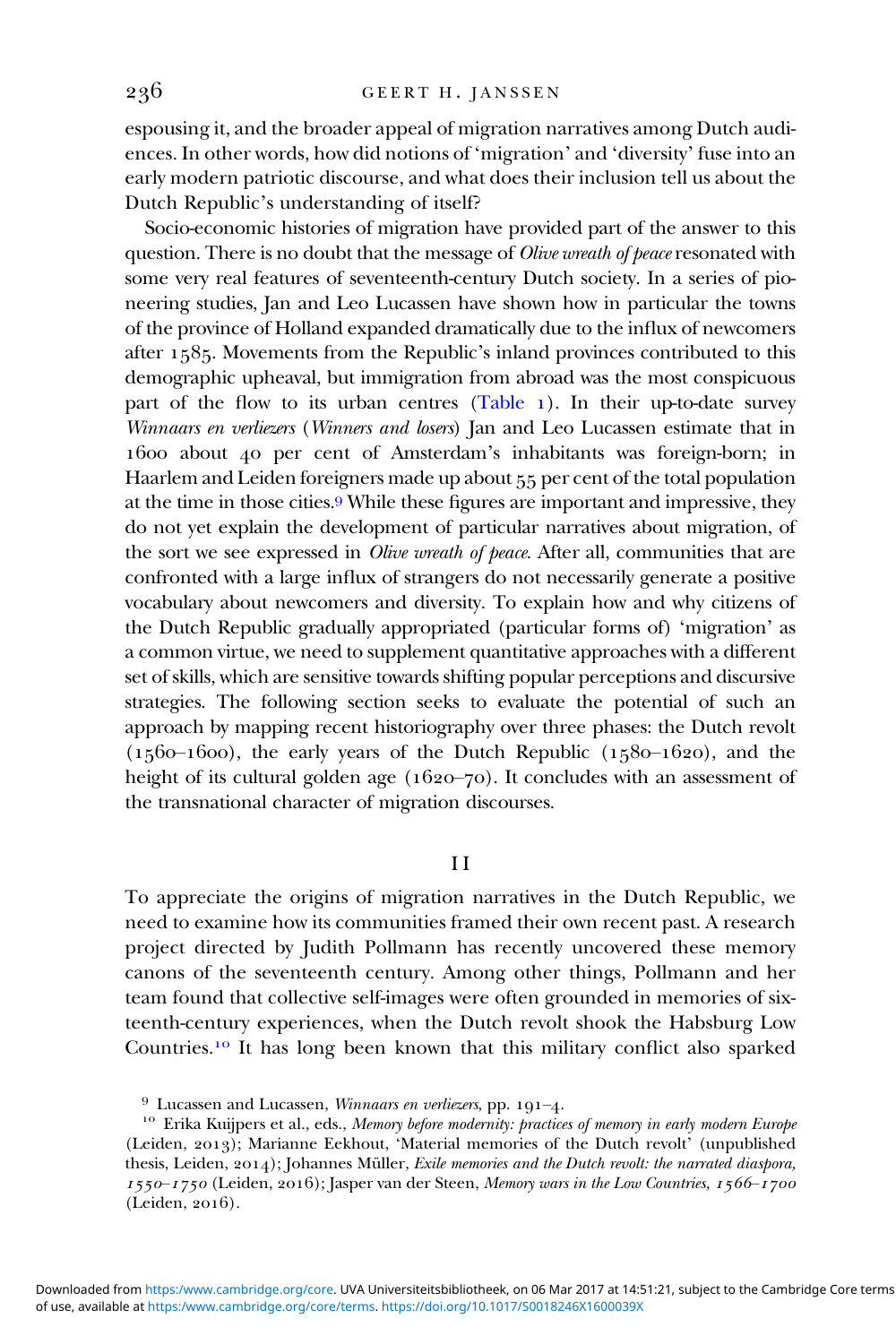<span id="page-5-0"></span>

| Town      | 1570   | 1600   | 1622    | 1672    |
|-----------|--------|--------|---------|---------|
| Amsterdam | 30,000 | 60,000 | 105,000 | 200,000 |
| Leiden    | 15,000 | 26,000 | 44,500  | 72,000  |
| Haarlem   | 16,000 | 30,000 | 39,500  | 50,000  |
| Rotterdam | 7,000  | 12,000 | 19,500  | 45,000  |
| The Hague | 5,000  | 10,000 | 15,750  | 30,000  |

Table 1 Migration and urban growth in Holland (estimates)

Source: Based on Israel, *Dutch Republic*, pp.  $328, 621$ .

one of the largest refugee crises of Reformation Europe. In the  $1540s$ ,  $1550s$ , and  $156$ os, several thousand evangelicals had sought to escape religious persecution by the Catholic Habsburg government. These exiles generally settled in Protestant safe havens abroad, including London and Norwich in England and Emden and Wesel in the Holy Roman Empire. In his seminal The Dutch revolt  $(1977)$ , Geoffrey Parker estimated that by 1570, about 60,000 Netherlanders lived in exile. He also noted that when the revolt against the Habsburg regime gained ground after 1572, many expatriates were able to return. The shifting course of the war during the  $157$ os and  $158$ os generated new forced migrations, both Catholic and Protestant. Particularly after the taking of Bruges, Ghent, Brussels, and Antwerp by Habsburg forces  $(1584-5)$ , about 100,000 men and women from Flanders and Brabant moved to the rebel-controlled northern provinces.<sup>11</sup> Flight, exile, and forced migration thus affected thousands of Netherlanders, directly or indirectly, during the decades of the military conflict.

The Dutch revolt's refugee crisis was disruptive and traumatic, but it also fostered the development of new religious identities and a sense of group bonding among persecuted minorities. In the 1970s and 1980s, scholars including Heinz Schilling, Andrew Pettegree, and Alastair Duke demonstrated that in Calvinistoriented centres of asylum such as Emden and London many evangelicals encountered Reformed strands of Protestantism for the first time. The experience of exile thus facilitated the spread of Calvinism and galvanized a spirit of religious discipline and confessional exclusivity.<sup>12</sup> An apt use of biblical parallels reinforced a more heroic reading of migration. By comparing contemporary

<sup>11</sup> Geoffrey Parker, *The Dutch revolt* (revised edn, London, 1985), pp. 118–26; Gustaaf Janssens, 'Verjaagd uit Nederland: Zuid-Nederlandse emigratie in de zestiende eeuw, een historiografisch overzicht (ca.1968–1994)', Nederlands Archief voor Kerkgeschiedenis, 75 (1995), pp. 102–19.

 $h^{12}$  Heinz Schilling, Niederländische Exulanten im 16. Jahrhundert: ihre Stellung im Sozialgefüge und im religiösen Leben deutscher und englischer Städte (Gütersloh,  $1972$ ); Alastair Duke, Reformation and revolt in the Low Countries (London, 1990); Andrew Pettegree, Emden and the Dutch revolt: exile and the development of Reformed Protestantism (Oxford, 1992).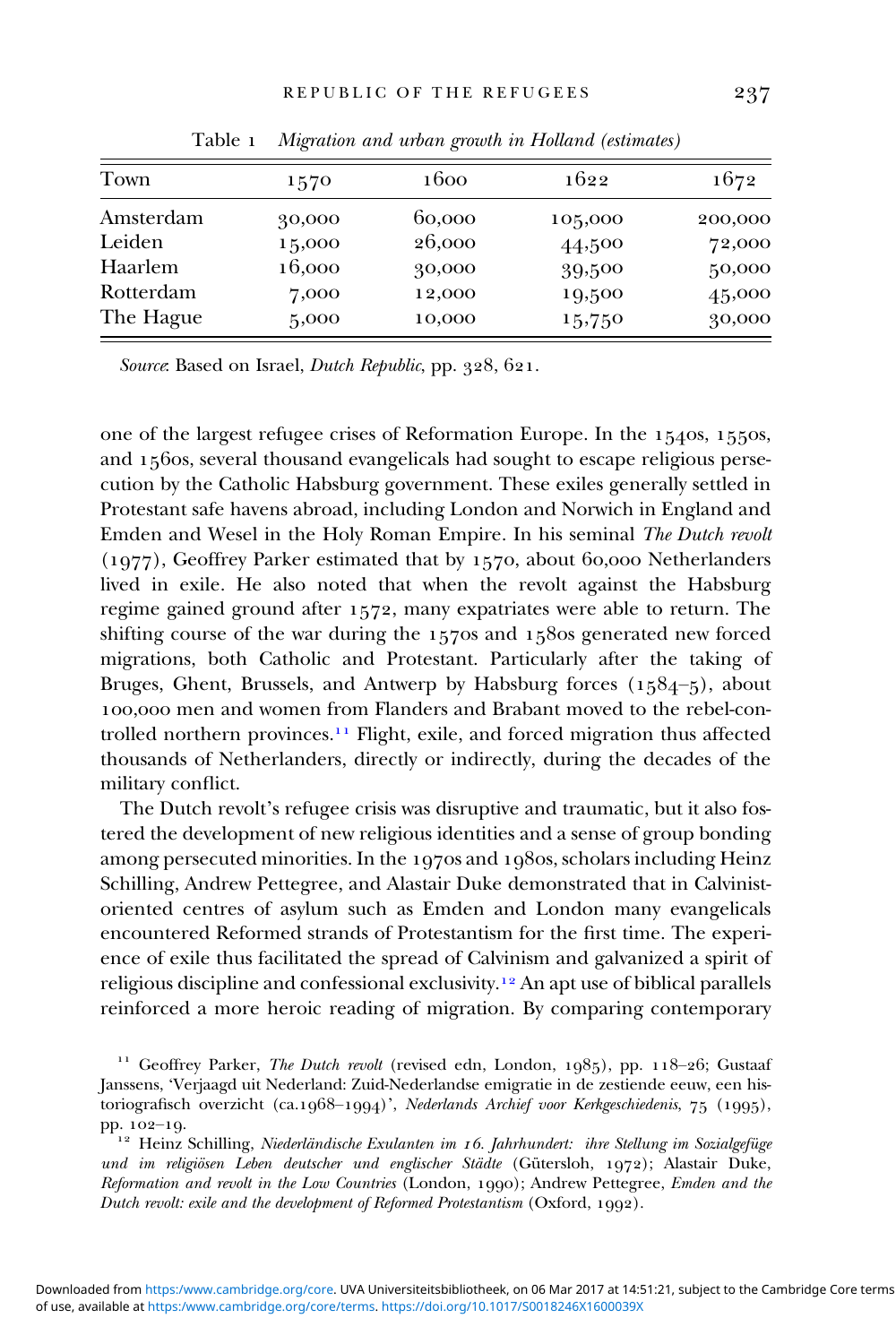refugees to 'Israel's children', Reformed ministers linked the confusing experiences of displaced Netherlanders to venerable stories of the biblical tradition. The unifying and radicalizing impact of exile among sixteenth-century Calvinists has been extensively studied, but it was by no means limited to the Reformed tradition. Recent works by Johannes Müller, Jesse Spohnholz, and Mirjam van Veen have nuanced the picture of 'International Calvinism' and found that other denominations – Lutherans, Anabaptists, non-affiliated evangelicals, and even Catholics – developed similar narratives of exile during the Dutch revolt.<sup>13</sup> The history of forced migrations in the sixteenth-century Low Countries resulted in broadly imagined conceptions of 'diaspora' as an honourable spiritual experience and of displacement as a founding experience for many religious communities.

When the shifting course of the Dutch revolt allowed refugees to return and reintegrate into Dutch society, the long-term effects of the exile experience became particularly clear. Hardened by the years of displacement and energized by the evangelicalism of the refugee churches, repatriated Calvinists were among the most committed supporters of the rebel regime. Scholars of the Protestant Reformation have long noted how returning refugees from Emden, London, and elsewhere played a pivotal role in the construction of the Reformed church order in the 'liberated' Netherlands after 1572. Local case-studies have similarly revealed that former exiles profited from political purges and received leading positions in the governments of rebel towns and in administrative bodies. As protagonists of a new political and religious order, the former victims of Habsburg repression reinvented themselves as the self-styled standard-bearers of the new Dutch Republic.

The emergence of an independent Dutch polity in the later sixteenth century thus coincided with the rise of 'exile' as a marker of esteem among its political and religious elites. In the new four-volume history of Amsterdam, Maarten Hell rightly notes that in the largest city of Holland Protestant exiles and their descendants capitalized on their pre-eminent role during the war by presenting themselves as members of an exclusive dynasty. Throughout the seventeenth century, families that could claim an exile past, including Bicker, Pauw, and Huydekoper, stayed in political control in Amsterdam.<sup>15</sup> In his perceptive

<sup>13</sup> Müller, Exile memories; Jesse Spohnholz, The tactics of toleration: a refugee community in the age of religious wars (Newark, NJ, 2011); Jesse Spohnholz and Mirjam van Veen, 'Calvinists vs. Libertines: a new look at religious exile and the origins of "Dutch" tolerance', in Gijsbert van den Brink and Harro M. Höpfl, eds., Calvinism and the making of the European mind (Leiden, 2014); Geert H. Janssen, The Dutch revolt and Catholic exile in Reformation Europe (Cambridge, 2014). <br><sup>14</sup> Overviews of this process in Israel, *Dutch Republic*, pp. 158–60, 179–84, 341–4; Andrew

Pettegree, 'Coming to terms with victory: the upbuilding of a Calvinist church in Holland,  $1572-1590$ ', in A. Duke et al., eds., *Calvinism in Europe 1540-1620* (Cambridge, 1996), pp. 160-80.

 $15$  Maarten Hell, 'De oude geuzen en de opstand: politiek en lokaal bestuur in tijd van oorlog en expansie, 1578–1650', in Willem Frijhoff and Maarten Prak, eds., Geschiedenis van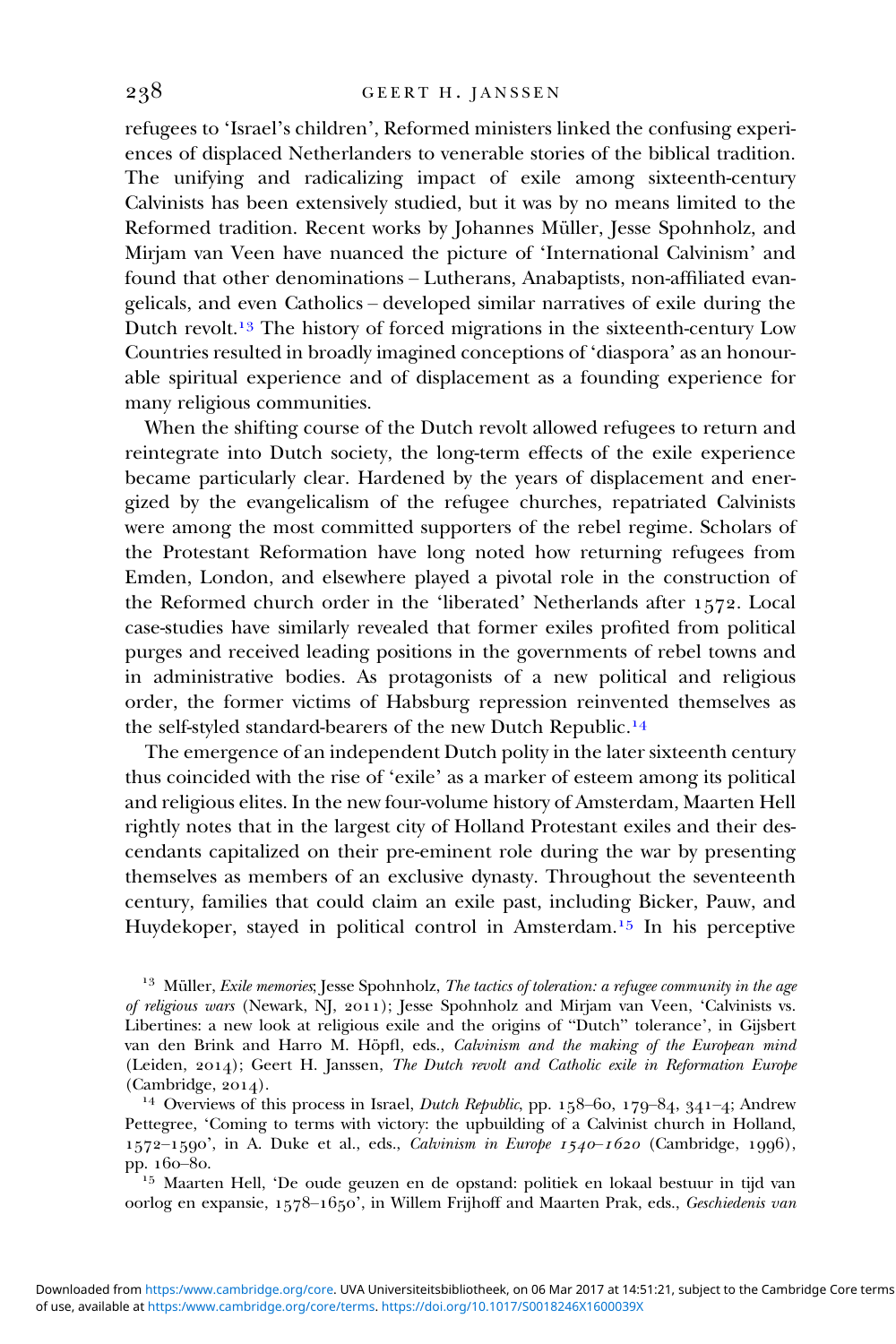study Exile memories and the Dutch revolt, Johannes Müller has further shown how histories of flight and displacement were incorporated into local memory  $canons.<sup>16</sup>$  In Leiden, the grandchildren of Pieter van der Werff, once an exile and then burgomaster during the siege of  $1574$ , typically emphasized the bravery of their ancestor by installing a large commemorative plaque in the local parish church as late as 1661.<sup>17</sup> The iconic status of religious exile among Dutch elites may also explain the popularity of the biblical exodus theme in seventeenth-century Dutch art, recently uncovered by Margriet van Eikema-Hommes. The mayors of Amsterdam, for example, commissioned a large painting of Moses with the tablets of law or Moses in exile from Ferdinand Bol in around 1662.<sup>18</sup> It was intended for their meeting room in the new town hall. Its theme was conventional and political ('God's laws must be obeyed'), but the painting also echoed a collective memory of flight and exile, with which many citizens of Amsterdam were eager to identify. Studies of refugee experiences elsewhere in Reformation Europe remind us that the development of heroic exile narratives was not a specifically Dutch phenomenon.<sup>19</sup> Yet their political ramifications seem to have been more distinct, because former refugees in the northern Netherlands could capitalize on their family history. Their stories of venerable suffering fit an emerging discourse about an independent, Protestant Dutch state and proved highly useful to support a patriotic reading of the revolt as a fight for liberty and religious freedom.

These interconnected histories of religious repression, exile, and revolt against Habsburg rule represented powerful social capital outside the urban centres of Holland as well. The dynasty of Orange stadholders eagerly cultivated the memory of refuge and revolt of their heroic ancestor William of Orange  $(1533 - 84)$ . Although we still lack an up-to-date study of political culture in the Dutch Republic, scattered evidence suggests that exile credentials were highly appreciated in court and other government circles. In  $1649$ , for example, stadholder William Frederick of Nassau ( $1613-64$ ) received advice about the appointment of Haring Fongers in the magistracy of the Frisian town of Bolsward. 'Everyone in Bolsward knows', one of William Frederick's

Amsterdam: centrum van de wereld,  $1578-1650$  (Amsterdam, 2004), pp. 241-82. Previously remarked upon by J. Elias, De vroedschap van Amsterdam,  $1578-1795$  (2 vols., Amsterdam, 1963), I, pp. xxxviii–xlviii.<br> <sup>16</sup> Müller, *Exile memories*.<br> <sup>17</sup> Jori Zijlmans, 'Pieter Adriaensz van der Werf: held van Leiden', in Joris van Eijnatten,

Fred van Lieburg, and Hans de Waardt, eds., Heiligen of helden: opstellen voor Willem Frijhoff (Amsterdam, 2007), pp. 133–42.<br><sup>18</sup> Margriet van Eikema-Hommes, Art and allegiance in the Dutch golden age: the ambitions of a

wealthy widow in a painted chamber by Ferdinand Bol (Amsterdam,  $2012$ ). Compare M. Huiskamp, 'Wijs als Salomo, onbaatzuchtig als Elisa: het oude testament in  $17^{\text{de}}$ -eeuwse openbare gebouwen', Spiegel Historiael, 27 (1992), pp. 98-105. For the Amsterdam town hall, see Schama, *Embarrassment of riches*, pp.  $115-16$ .<br><sup>19</sup> Terpstra, *Religious refugees*, pp.  $241-308$ .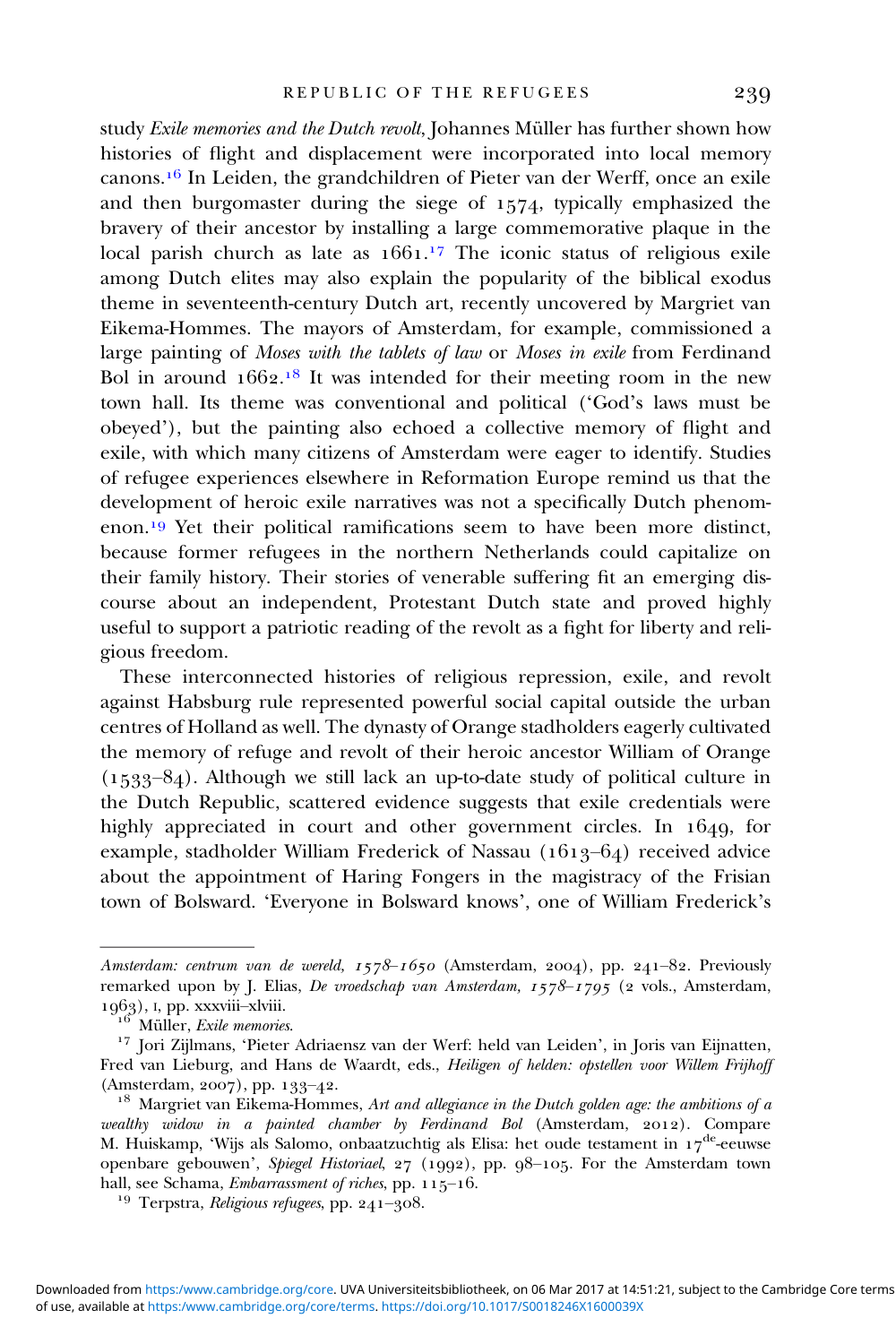agents wrote, that Fongers's 'grandfather or great-grandfather…was in exile for religion's sake'. Local sources even confirmed that Fongers's forebearer had been at the famous capture of Den Briel in 1572.<sup>20</sup> As a descendant of a sixteenth-century Protestant refugee, Fongers needed no further proof of his qualifications.

#### III

As returned exiles from the revolt cemented their status in Dutch society, the area was confronted with new types of war victims. From  $1585$ , the Habsburg reconquista of the southern Netherlands sparked the migration of thousands of men and women, most of whom had strong Protestant leanings. There has been a lively debate about the scale and impact of this migration; current consensus is that in the urban centres of Holland, notably Leiden, Haarlem, and Amsterdam, the Flemish and Brabant refugees must have made up about a third of the population by 1600.<sup>21</sup> More important than an assessment of their exact numbers is perhaps the conclusion of economic historians that the influx of skilled artisans and well-connected entrepreneurs greatly benefited Holland's urban economies. Clé Lesger, Jan Luiten van Zanden, and Oscar Gelderblom have shown how their arrival heralded the economic golden age of the United Provinces.<sup>22</sup> Still, as Jan Briels has pointed out, the position of southern immigrants was ambiguous: as victims of Habsburg repression, their loyalty to the revolt and the rebel state seemed beyond doubt. But their large numbers also posed a threat to the social fabric of urban communities.<sup>23</sup> Building on Briels's work, we can distinguish between three recurring themes among critics of migration.

The first concerned the alleged political ambitions of the refugees. Because many of them had held positions of political power back home, local elites in Holland were keen to keep the southerners out of office. In an essay on the limits of toleration, Benjamin Kaplan quotes the Amsterdam burgomaster Cornelis Pietersz Hooft ( $1547-1626$ ), who argued that 'the management of

'Holland, een open gewest', in Thimo de Nijs and Eelco Beukers, eds., Geschiedenis van Holland  $(4 \text{ vols.}, \text{Hilversum}, 2002)$ , II, pp. 194-6.

<sup>&</sup>lt;sup>20</sup> Anne Heerkes and Folpert Hansma to William Frederick, 20-30 December 1649, Tresoar Archives, Stadhouderlijk archief,  $267$ ; Geert H. Janssen, *Princely power in the Dutch Republic:* patronage and William Frederick of Nassau ( $1613-1664$ ) (Manchester, 2008), p. 48.

<sup>&</sup>lt;sup>21</sup> G. Asaert, 1585: de val van Antwerpen en de uittocht van Vlamingen en Brabanders (Tielt, 2004); Briels, Zuidnederlandse immigratie, Israel, Dutch Republic, pp. 307–12, 328–32.

 $\frac{22}{12}$  Clé Lesger, The rise of the Amsterdam market and information exchange: merchants, commercial expansion and change in the spatial economy of the Low Countries, c.  $1550-1630$  (Aldershot, ); A. Knotter and J. Luiten van Zanden, 'Immigratie en arbeidsmarkt in Amsterdam in de 17e eeuw', Tijdschrift voor Sociale Geschiedenis, 13 (1987), pp. 403-32; Oscar Gelderblom, Zuid-Nederlandse kooplieden en de opkomst van de Amsterdamse stapelmarkt  $(1578-1630)$ (Hilversum, 2000). <sup>23</sup> Examples in Briels, *Zuidnederlandse immigratie*; Asaert,  $1585$ , pp. 301–24; Jan Lucassen,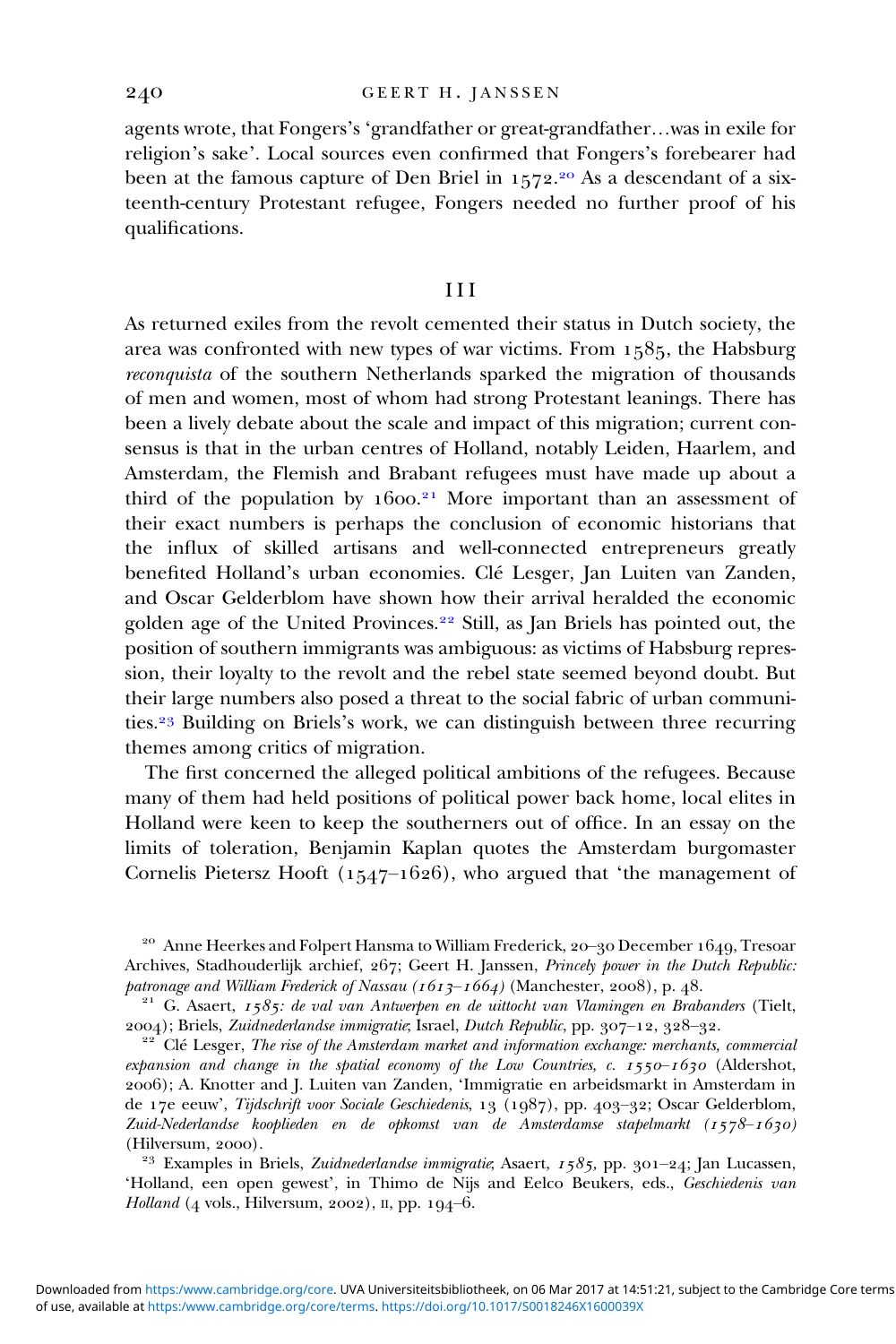affairs' should be in the hands of 'persons of a prudent, steady, and peaceable disposition, which qualities, I believe, prevail more among the natives than among those who have come here to live from other lands'.<sup>24</sup> In most of Holland's towns, including Amsterdam, it took a generation before immigrants of Flemish and Brabant descent gained seats in local government. Religious sentiments added a second element to this atmosphere of political exclusion. In his seminal study on the development of Reformed Protestantism, A.Th. van Deursen noted that the fanaticism of Calvinists, who were well-represented among the migrant population, worried those who favoured a more broadly defined Protestant church. The dominance (real or imagined) of southerners in several Reformed congregations fuelled disputes about the direction of the public church of the Republic.

A third argument focused on taste and the material lifestyle of recent migrants. Jan Briels's work has been particularly helpful in uncovering this moralizing discourse. A typical example concerns a sermon from  $1614$ , in which minister Jacob Trigland (1583–1654) lamented the extravagant behaviour of some wealthy refugees 'who have fled from persecution in Brabant and Flanders and found shelter here in Holland'.<sup>26</sup> The booming economy of the United Provinces thus triggered a counter-narrative that linked the recent accumulation of wealth with the dangers of moral degeneration and the arrival of 'strangers'. The playwright Gerard Bredero  $(1585-1618)$  famously reworked some of these tropes and stereotypes into his farce The Spanish Brabanter of . Bredero's portrayal of immigrants partly served to shape a contrasting image of 'sincerity' and 'plainness' among native Hollanders. 'The eye can well behold a man and know him not at all' is the ominous motto of the play.<sup>27</sup>

Conscious of their ambivalent status, refugees from the southern provinces were keen to strengthen their position in Dutch society. These efforts became particularly visible after 1600, when the shifting fortunes of the war made a quick conquest of the southern towns – and hence a return of refugees back to their homes – increasingly unlikely. The growing military divide between north and south forced migrants to abandon thoughts that their displacement was merely temporary and to reinvent themselves as established members of the Dutch Republic. In pamphlets, poems, and plays, migrant authors skilfully presented the revolt against Habsburg Spain as a common fight undertaken by all

 $^{26}$  H. C. Rogge, 'Een preek van Jacobus Trigland', Godgeleerde Bijdragen, 39 (1865), p. 20.<br><sup>27</sup> G. A. Bredero, *The Spanish Brabanter: a seventeenth-century Dutch social satire in five acts*,

ed. H. David Brumble III (Binghamton, NY, 1982), p. 122.

<sup>&</sup>lt;sup>24</sup> Benjamin J. Kaplan, 'Dutch religious tolerance: celebration and revision', in R. Hsia and H. F. K. van Nierop, eds., Calvinism and religious toleration in the Dutch golden age (Cambridge, ), p. . Compare H. A. Enno van Gelder, De levensbeschouwing van Cornelis Pieterszoon Hooft: burgemeester van Amsterdam, 1547–1626 (Utrecht, 1982), pp. 4–5, 167–8.<br><sup>25</sup> A.Th. van Deursen, Bavianen en slijkgeuzen: kerk en kerkvolk ten tijde van Maurits en

Oldenbarnevelt (reprint, Franeker, 1998), pp. 90–3; Benjamin J. Kaplan, Calvinists and libertines: confession and community in Utrecht,  $1578-1620$  (Oxford, 1995), pp. 64–5.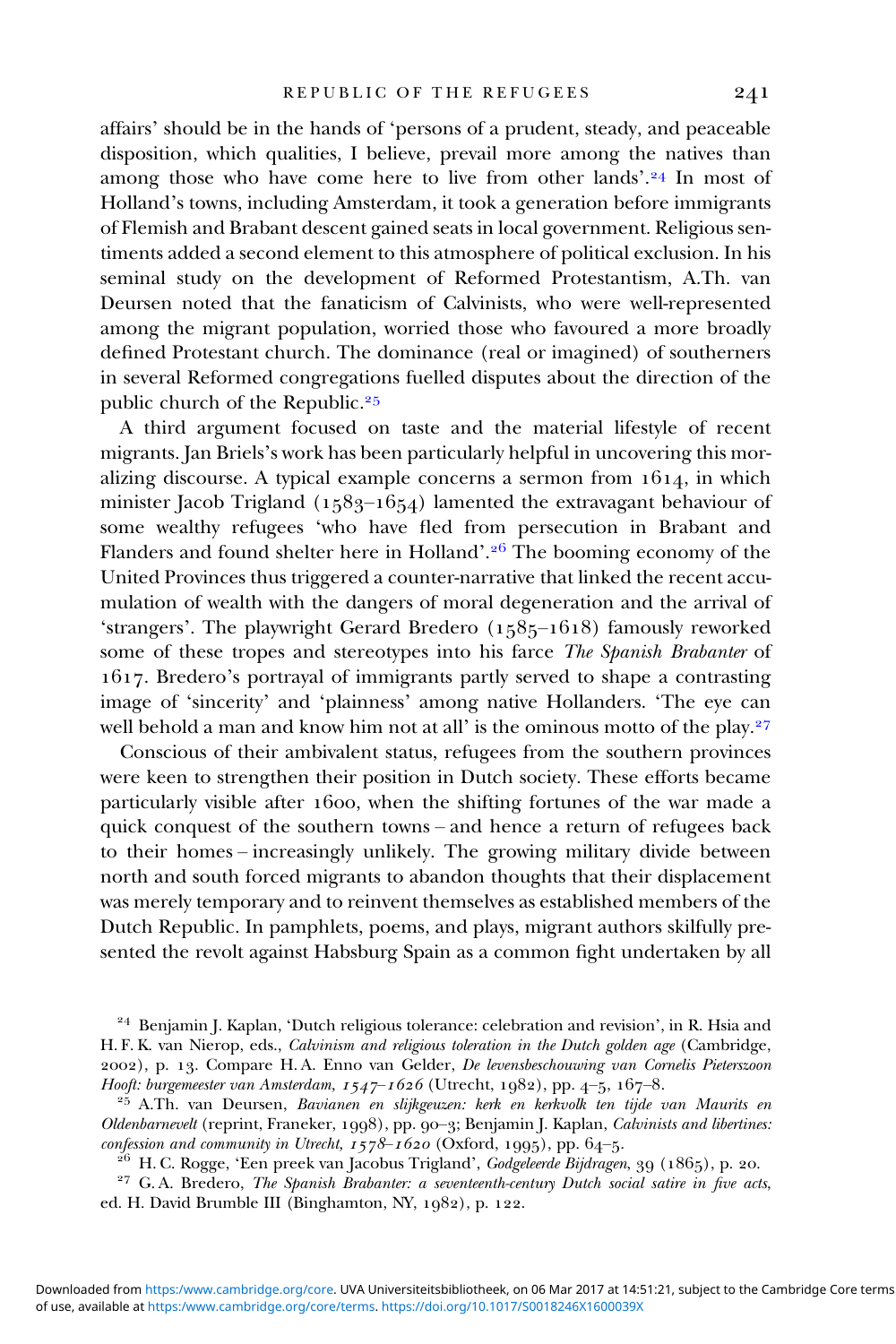'Netherlanders', thereby legitimizing their prolonged stays in northern rebel territory. $28$  Two examples reveal the success of this campaign: the New Israel narrative and the Batavian myth.

Historians have long noted the rise of new patriotic images in the northern Netherlands from 1600. In his *Embarrassment of riches*, Simon Schama has famously described these exercises in community building as 'patriotic scripture'. They framed the causes of the revolt as a fight for freedom against tyranny and justified the foundation of an independent and Protestant Dutch state. Particularly influential was the presentation of the Dutch Republic as a kind of New Israel. It integrated the notion of a Godly nation, freed from Hispanic and Catholic tyranny, with biblical stories of exile and providence.<sup>29</sup> The religiously neutral Batavian myth also departed from a cyclical reading of history by framing the struggle against Habsburg Spain as a repetition of the fight of the Batavians against Roman oppression. It suggested that the Dutch nation was born out of love for 'freedom'. One of its key representatives was legal scholar Hugo Grotius who argued that freedom of conscience was embedded in the character of the Batavian people. Reformed Protestantism was the privileged religion of the liberated Netherlands, '[but] we prescribe it without forcing it on anyone', Grotius reasoned, 'and those who take no pleasure in it with us we consider worthy more of pity than of punishment…Let each one believe what he can.' $30$  Freedom from religious repression, according to this line of thought, was at the heart of Dutch identity.

While these exercises in national self-invention are well known, scholars have not always been aware that a great deal of this imagery was, in fact, created by migrants. Calvinist refugees from Flanders and Brabant played a pivotal role in the exploitation of the New Israel paradigm in the early 1600s. The use of this biblical analogue was particularly suitable because it tapped into existing sensibilities about flight, persecution, and exile among self-conscious Dutch elites. The southerners thus melded an emerging religious discourse about

 $28$  Judith Pollmann, 'No man's land: reinventing Netherlandish identities, 1585-1621', in Robert Stein and Judith Pollmann, eds., *Networks, regions and nations: shaping identities in the Low Countries, 1300–1650* (Leiden, 2010), pp. 241–62; Müller, *Exile memories*, pp. 84–123.

<sup>29</sup> Schama, *Embarrassment of riches*, pp. 115–16; G. Groenhuis, De predikanten: de sociale positie van de gereformeerde predikanten in de Republiek der verenigde Nederlanden voor +/− (Groningen, 1977); John Exalto, Gereformeerde heiligen: de religieuze exempeltraditie in vroegmodern Nederland (Nijmegen, 2005). For a broader context, see Pasi Ihalainen, Protestant nations redefined: changing perceptions of national identity in the rhetoric of the English, Dutch and Swedish public churches,  $1685-1772$  (Leiden, 2005).<br><sup>30</sup> Quoted by Kaplan, 'Dutch religious tolerance', p. 13. See also Raingard Esser, *The politics* 

of memory: the writing of partition in the seventeenth-century Low Countries (Leiden, 2012), pp. 83-4; Guido de Bruin, 'Het begrip vaderland in de pamfletliteratuur ten tijde van de Republiek,  $1600-1750$ ', in Niek van Sas, ed., Vaderland: een geschiedenis vanaf de vijftiende eeuw tot 1940 (Amsterdam, 1999), pp. 143-62; Marijke Spies, 'Vrijheid, vrijheid: poëzie als propaganda, 1565-1665', in E. O. G. Haitsma Mulier and W. R. E. Velema, eds., Vrijheid: een geschiedenis van de vijftiende tot de twintigste eeuw (Amsterdam, 1999), pp.  $71-98$ .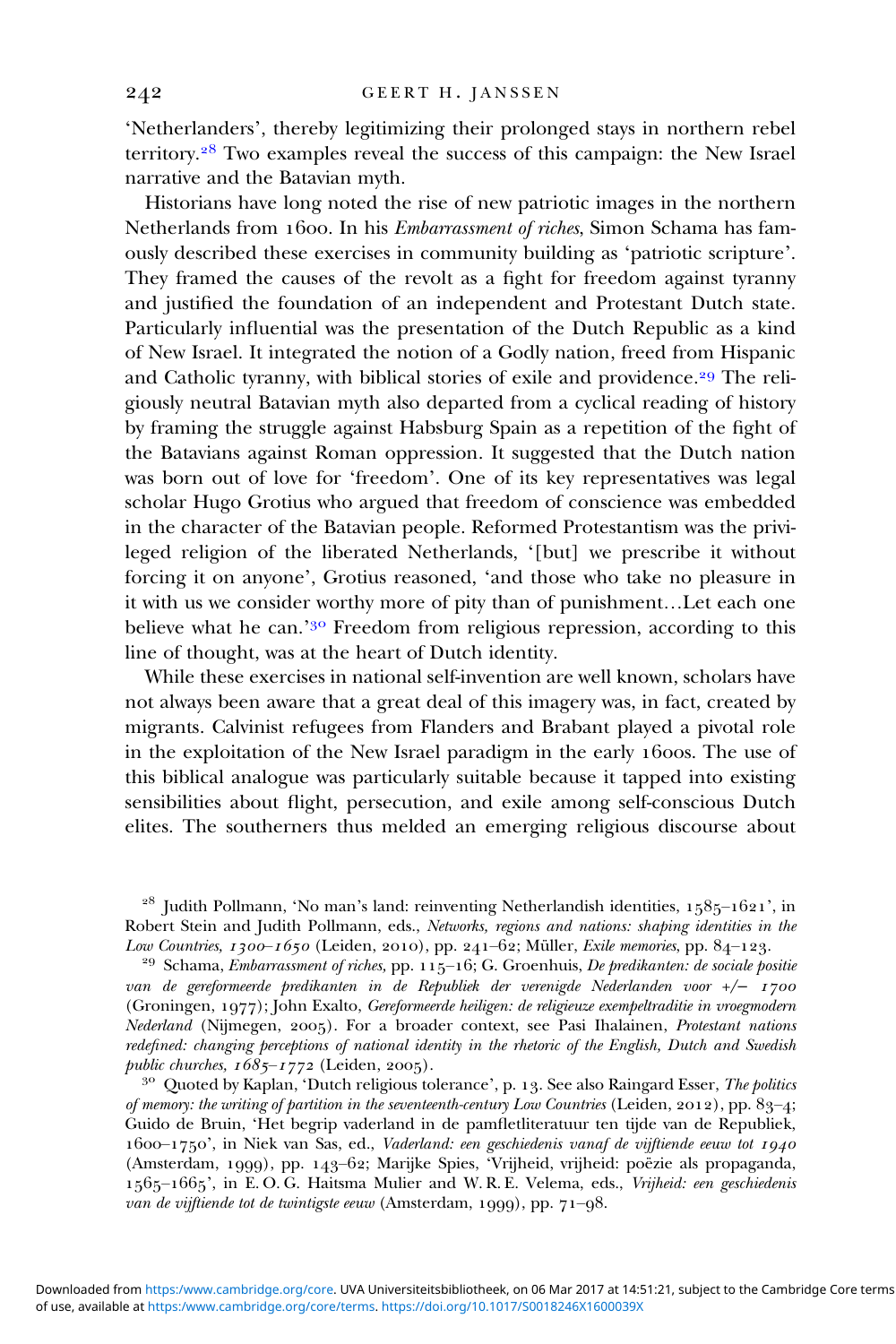the revolt with their own recent experience of migration. $31$  Migrants also helped to shape the parallel vocabulary about freedom of conscience as something typically Dutch. Gary Waite has recently used the example of Willem Baudartius  $(1565-1640)$ , to show how polemicists with refugee backgrounds fed a strong anti-Hispanic sentiment by contrasting the recent expulsion of Moriscos from Spain to the freedom of conscience in the Dutch Republic.<sup>32</sup> This reading of Dutch identity also provided a rationale for a continuing engagement with persecuted and displaced minorities from elsewhere. Telling examples of this discursive strategy can be found in recent scholarship on chambers of rhetoric: literary confraternities that flourished among southern migrants. Johan Koppenol, for one, quotes a Leiden member who made the typical argument in 1603 that Holland's hospitality to those who 'have fled here because of freedom of religion', was part and parcel of the country's identity: 'Everybody can talk about the brotherly love, / Which Holland expresses to all the foreign-born.' $33$  In this way, religious exile and migration developed into more broadly defined codes of social respectability in Dutch society. The consequences of this gradual shift would become particularly evident after the  $16$ 20s, when religious refugees from elsewhere in Europe looked for a safe haven in the Dutch provinces.

#### I V

After the influx of the southerners, the Dutch Republic continued to attract large numbers of immigrants from abroad. Erika Kuijpers's Migrantenstad and Jelle van Lottum's Across the North Sea have mapped the size and composition of these various migrations during the seventeenth century. Probably the largest group comprised Germans and Scandinavians, whose numbers peaked during the Thirty Years War  $(1618-48)$ . Smaller groups of English puritans, as well as Sephardic ('Portuguese') and Ashkenazi ('High German') Jews settled in the Dutch provinces, too. While immigration rates gradually diminished after the  $166$ os, there was a notable spike around  $1685$ , when about 35,000 French Huguenots sought refuge in the Dutch Republic.<sup>34</sup>

In the ongoing debate about push and pull factors, some historians have privileged religious liberty as incentive for international migration. In their Union of Utrecht (1579), the United Provinces had formally guaranteed freedom of

<sup>&</sup>lt;sup>31</sup> Müller, *Exile memories*, ch. 3.<br><sup>32</sup> Gary K. Waite, 'Empathy for the persecuted or polemical posturing? The 1609 Spanish expulsion of the Moriscos as seen in English and Netherlandic pamphlets', Journal of Early Modern History, 17 (2013), pp. 118–20.

<sup>&</sup>lt;sup>33</sup> Johan Koppenol, 'Het zakboekje van Piero: profiel van een rederijker', Nederlandistiek, January 2014, p. 15. Compare Mieke B. Smits-Veldt, 'Het vaderland bij Hollandse rederijkers, circa 1580-1625: grondgebied en identiteit', in Niek van Sas, ed., Vaderland: een geschiedenis vanaf de vijftiende eeuw tot 1940 (Amsterdam, 1999), pp. 83–108.<br><sup>34</sup> Kuijpers, *Migrantenstad*, pp. 15–26; Van Lottum, *Across the North Sea*, pp. 26–53.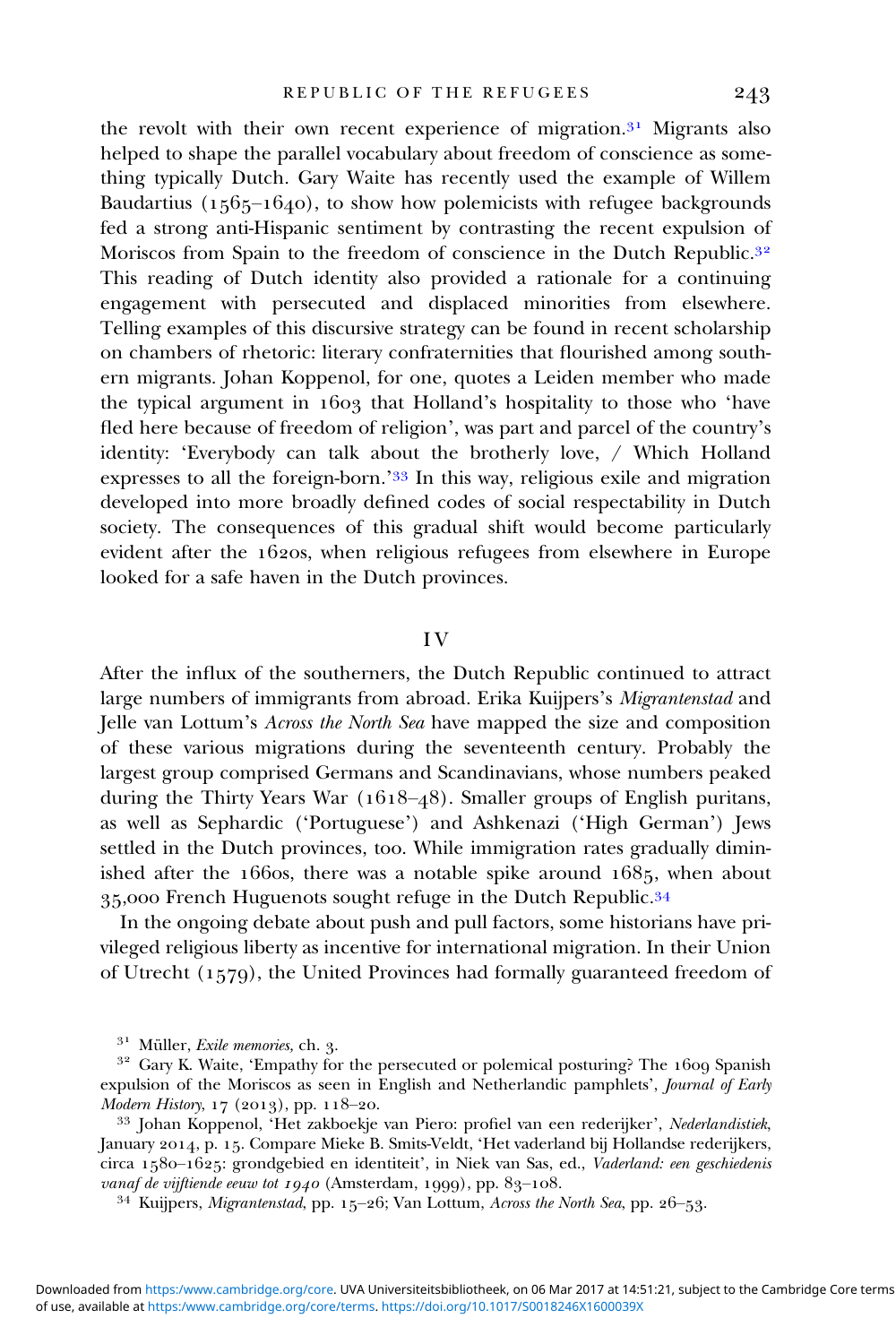conscience to all. Although the interpretation of the clause depended on time and place, religious pluralism became a notable feature of seventeenth-century Dutch society. It is telling that many of its tolerated faith communities were, in fact, connected to specific refugee groups: Lutheran churches, Walloon congregations and Portuguese synagogues largely catered to immigrant communities. Other scholars have preferred to highlight economic opportunity as the driving force behind early modern migrations. Booming trading businesses and relatively high wages made the Dutch Republic a popular destination for jobseekers from abroad. As van Lottum's Across the North Sea confirms, the maritime sectors and textile industries in particular attracted thousands of immigrants annually in the seventeenth century. $35$  For all their merits, these categorizations sometimes fail to acknowledge that for many contemporaries religious and material motivations were inextricably intertwined.

As with the waves of southern migration after  $1585$ , the integration of newcomers in the early seventeenth century sparked mixed responses. In some towns, the influx of foreigners caused frictions in neighbourhoods, where 'strangers' were frequently accused of putting pressure on housing markets and charitable facilities.<sup>37</sup> The historiographer Johannes Pontanus, for one, claimed in his Rerum et urbis amstelodamensium historia  $(1611)$  that the majority of those who now depended on some form of charity in Amsterdam were inhabitants 'of foreign nations, [who] have been forced out their country by war and other urgency'.<sup>38</sup> Briels has read texts expressing such sentiments as evidence of a culture of increasing discrimination and social exclusion in Dutch society. But this interpretation does not really explain why many newcomers quickly gained prominence in local economic networks, were allowed to establish their own immigrant churches, and integrated with relative ease into urban institutions.<sup>40</sup> What is more, a closer analysis of sources suggests that the deployment of ethnic stereotypes was generally used as a rhetorical tool to suit particular political or religious purposes. As Johannes Müller has rightly argued, discourses of exclusion may have been commonplace in the seventeenth century, but they were also 'highly permeable and fragmentary'.<sup>41</sup> It is telling, for example, that Johannes Pontanus himself had emigrated from

<sup>&</sup>lt;sup>35</sup> Van Lottum, Across the North Sea.<br><sup>36</sup> As emphasized by Benjamin J. Kaplan, *Divided by faith: religious conflict and the practice of tol*eration in early modern Europe (Cambridge, MA, 2007); Alexander Schunka, 'Konfession und Migrationsregime in der Frühen Neuzeit', Geschichte und Gesellschaft, 35 (2009), pp. 28–63;<br>Terpstra, Religious refugees.

<sup>&</sup>lt;sup>37</sup> Briels, *Zuidnederlandse immigratie*; Lucassen, 'Holland'; Kuijpers, *Migrantenstad.* <sup>38</sup> Johannes Pontanus, *Rerum et urbis amstelodamensium historia* (Amsterdam, 1611), p. 95. See also Esser, *Politics of memory*,

<sup>&</sup>lt;sup>39</sup> Briels, *Zuidnederlandse immigratie.*<br><sup>40</sup> Gelderblom, *Zuid-Nederlandse kooplieden*; Lucassen, 'Holland', pp. 205–15; Erika Kuijpers and Maarten Prak, 'Gevestigden en buitenstaanders', in Frijhoff and Prak, eds., Geschiedenis van Amsterdam, pp. 189-40.<br><sup>41</sup> Müller, *Exile memories*, pp. 122-3.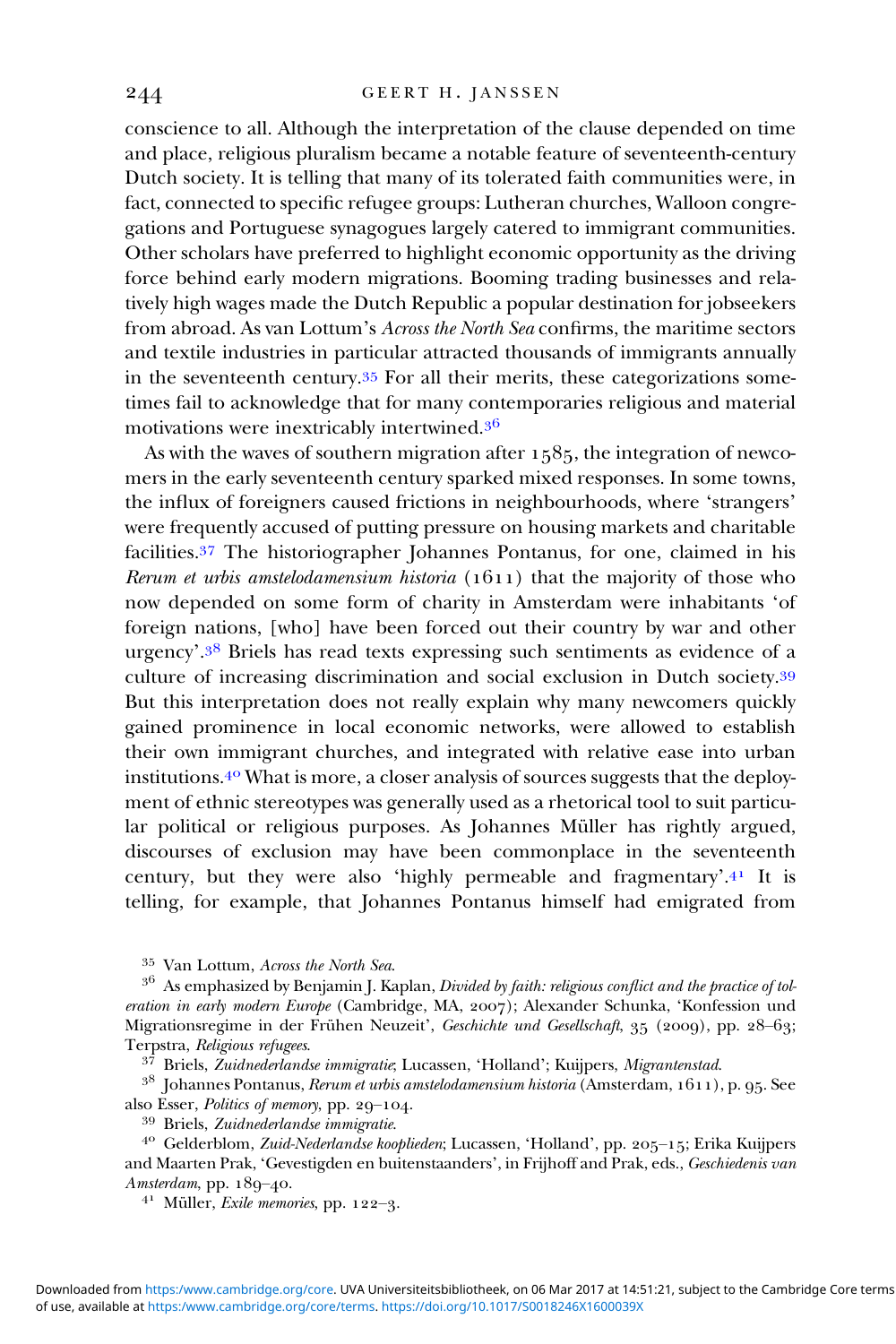Denmark to the Dutch Republic. His critical stance towards recent newcomers may have been a part of a strategy to distance himself from fellow Scandinavians of poorer backgrounds.

Further evidence for Müller's reading can be found in the simultaneous production of strikingly positive narratives about migration. Although no systematic work has been done on this, scattered evidence allows us to identify three tropes that became particularly widespread between  $1620$  and  $1670$ . The first was built on the existing glorification of religious exile during the revolt and the presentation of the United Provinces as a bastion of freedom – ideas that firmly grounded the development of a more general discourse about the Republic as a safe haven for displaced religious dissenters. The works of the poet and minister Samuel Ampzing  $(1590-1632)$  are a case in point. Comparing the Dutch state with other European countries in his *Theatre of Europe* ( $1631$ ), Ampzing concluded that the United Provinces was unique because it served as 'the refuge and home of those who suffer miserably abroad'.<sup>42</sup> As a Reformed minister, Ampzing clearly tapped into idealized Protestant conceptions of religious exile, but he used this intellectual resource to develop a more broadly conceived vocabulary about religious migrants that suggested that they possessed an honourable status in Dutch society. Because the new state had emerged out of forced migration and resistance against tyranny, he argued, it had to keep up its special position among seventeenth-century regimes.

A second argument followed from this reading of the Dutch state. In short, it reasoned that religious diversity did not prevent the development of unified communities. The editor of *Olive wreath of peace*  $(1649)$  even asserted that the protection of refugees had, in fact, been the raison d'être of the Dutch Republic. Religious diversity was therefore one of its admirable characteristics. A shared love for religious freedom would eventually transform different diasporic groups into a single Dutch body social:

The foreigners, who have now lived in the Netherlands for many years, have married and had children, have flourished and become fond of commerce, and have absorbed the love for and customs of their birthplaces. Foreigners and natives have melted into one, to the extent that we allow them the same charters and freedoms. In this way, they grow into a single body.

Glorifications of ethnically and religiously diverse communities could also be based on more traditional arguments of charity. Jeremias de Decker (1609-) composed an ode to Amsterdam's almshouse in which material support to religious refugees, displaced dissenters, and immigrants more generally

<sup>&</sup>lt;sup>42</sup> It probably concerned a translation of a text originally composed by Johannes Pontanus. Samuel Ampzing, ed., Toneel van Europa, met hare personagien afgebeelt (Harderwijk, 1631), pp. 13-14. For Ampzing and Pontanus, see Esser, Politics of memory, pp. 35-64; Eddy Verbaan, De woonplaats van de faam: grondslagen van de stadsbeschrijving in de zeventiende-eeuwse Republiek (Hilversum, 2011), pp. 106-8.<br> $^{43}$  Olyf-krans, pp. xlii–xlii.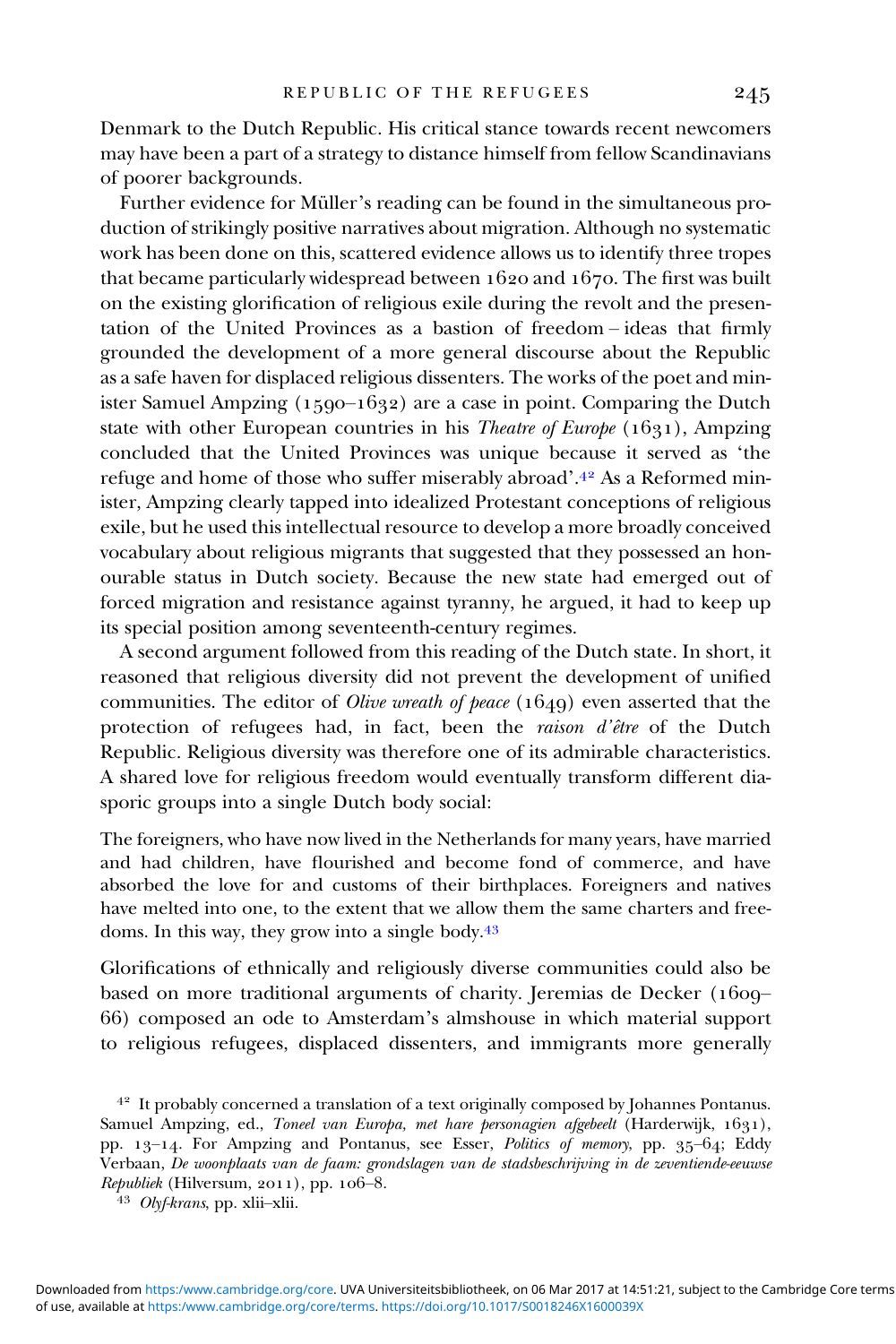was presented as part and parcel of the city's identity: 'This house of God is open to German, Dane and Walloon: whatever their faith, whatever their tongue or speech, all will be nourished here, all will be instructed edifyingly.' In his recent study of Dutch conceptions of freedom and patria, Donald Haks finds a similar rhetoric in popular poems from the later seventeenth century. He quotes a member of the Walloon church who linked hospitality to immigrants to the welfare of the Dutch state: 'always must this state be blessed, where the poor strangers are treated favourably'.45

Clearly, not all immigrants to the Dutch Republic could be regarded as religious exiles and not all dissenting groups could claim the same level of religious freedom. In the collection of essays Calvinism and religious toleration in the Dutch golden age, Maarten Prak has warned against deceptive 'hollandocentric' perspectives in this regard. In a similar fashion, Peter van Rooden has distinguished between varying local policies that Jews encountered.<sup>46</sup> Erika Kuijpers's Migrantenstad rightly points to the miserable circumstances of many poorly trained Scandinavian immigrants in Amsterdam. 47 Still, it seems that even the latter could benefit from the moralizing perspectives, expressed by de Dekker. For its rhetoric was reinforced by a third, more 'rational' narrative, which emphasized the economic advantages of refugees and other immigrants and linked the prosperity of the Republic to their arrival. Arthur Weststeijn's fine study Commercial republicanism in the Dutch golden age shows that this argument had already been made in the works of Simon Stevin  $(1548-1620)$  but received a wider hearing through the publications of the brothers Johan ( $1622-60$ ) and Pieter de la Court ( $1618-1685$ ). Themselves descendants of migrants from Ypres, the Leiden-based de la Courts asserted that migrants were agents of economic growth. $4<sup>8</sup>$  Because recent Dutch history showed that newcomers tend to 'invent and create new fisheries, manufactures, trade, and navigations', Pieter de la Court therefore proposed that 'one should grant all foreigners who want to come to live in the Cities as much freedom as the other old inhabitants'. Such a policy of open citizenship, as Weststeijn explains, was based not just on Christian

 $4<sup>6</sup>$  Maarten Prak, 'The politics of intolerance: citizenship and religion in the Dutch Republic (seventeenth to eighteenth centuries)', in Hsia and van Nierop, eds., Calvinism, pp.  $159-76$ ; Peter van Rooden, 'Jews and religious toleration in the Dutch Republic', in Hsia and van

Nierop, eds., Calvinism, pp. –. Kuijpers, Migrantenstad. Arthur Weststeijn, Commercial republicanism in the Dutch golden age: the political thought of Johan and Pieter de la Court (Leiden, 2011). Compare J. Nipperdey, 'Die Hugenottenaufnahme als Katalysator der Idee des Populationismus', Francia, 40 (2013), pp. 113-38.

<sup>&</sup>lt;sup>44</sup> Quoted in Kuijpers, *Migrantenstad*, p. 294.<br><sup>45</sup> Donald Haks, *Vaderland & vrede, 1672–1713: publiciteit over de Nederlandse Republiek in oorlog* (Hilversum, 2013), pp. 257–8.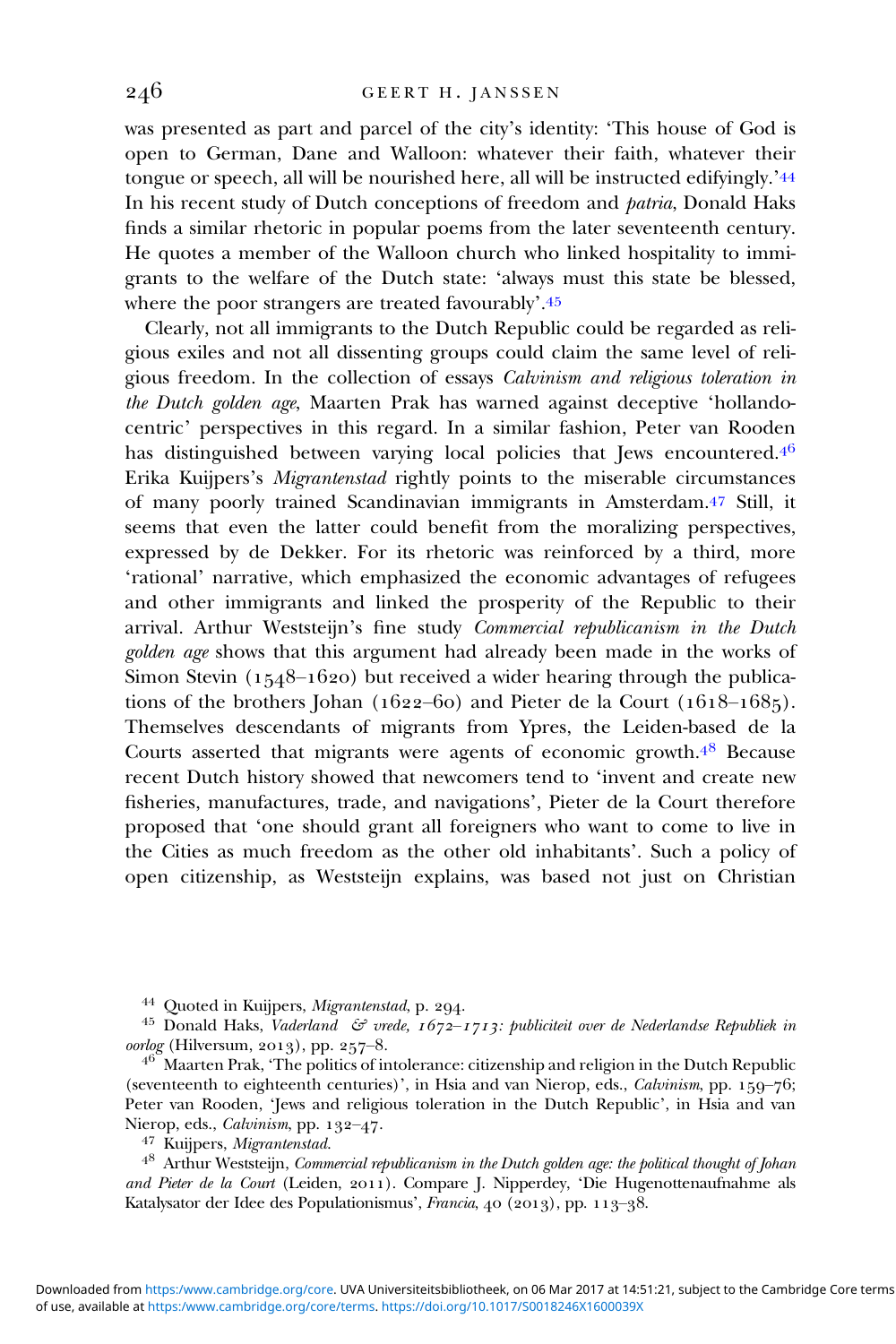hospitality towards refugees and on classical examples of inclusive citizenship but also on rational economic thinking.<sup>49</sup>

The partly overlapping discourses about the positive effects of immigration – religious, social, and economic – resulted in the widespread notion that belonging to a diasporic community was not necessarily problematic. On the contrary, a refugee background (real or imagined) could give migrants some prestige and provided them with a means of presenting themselves as members of a respectable category in Dutch society. The range and meaning of the terms 'refugee', 'exile', and 'diaspora' may often have been blurred in seventeenthcentury Dutch texts, but as Müller's Exile memories explains, it was exactly this flexibility that allowed new groups of migrants to appropriate part of this vocabulary.<sup>50</sup> Müller finds evidence for this in examples of immigrant families who adopted the language of exile even though their motivations for migration had been mixed. The tendency to use particular semantic categories to frame stories of migration is also evident from Nick Terpstra's magisterial Religious refugees in the early modern world. Reviewing the various incentives behind early modern migrations, Terpstra asserts that 'economic and political factors drove many expulsions, but religion was the factor most commonly used to justify them'.<sup>51</sup>

The commemorative culture of the Dutch Republic, which glorified the history of the revolt as a narrative of repression, forced migration and liberation, enabled newcomers of various backgrounds to identify with the origins of the Dutch state and participate in its civic culture. Still, due to the strongly decentralized political structure of the United Provinces, images of migration varied locally and played distinct roles in urban communities. Although we lack a comprehensive study of such local responses, a few tentative conclusions can be drawn. Recent work on printed town chronicles by Eddy Verbaan and Raingard Esser, for example, reveals that a gradual appreciation of migration and even diversity can be observed in these sources, too. Esser's The politics of memory finds that until the early seventeenth century, authors of urban chorographies rarely mention the recent influx of strangers. Nor do they single out religious pluralism as a characteristic of their town.<sup>52</sup> These features did not sit well with traditional notions of civic unity, of the urban community as a body social and metaphorical corpus christianum. But over the course of the seventeenth century, this picture gradually shifted as town chroniclers sought to incorporate recent migration history into their narratives. Esser notes that groups of migrants and religious diversity are explicitly mentioned in the

<sup>&</sup>lt;sup>49</sup> Quotes taken from Weststeijn, *Commercial republicanism*, pp.  $159 - 61$ ,  $225 - 6$ . Compare Jonathan I. Israel, Radical Enlightenment: philosophy and the making of modernity,  $1650-1750$ 

<sup>(</sup>Oxford, 2001), pp. 258–70.<br><sup>50</sup> Müller, *Exile memories*; Kim Siebenhüner, 'Conversion, mobility and the Roman inquisition<br>in Italy around 1600', *Past and Present*, 200 (2008), pp. 5–36.

<sup>&</sup>lt;sup>51</sup> Terpstra, *Religious refugees*, p. i.<br><sup>52</sup> Esser, *Politics of memory*, pp. 35–64. See also Verbaan, *Woonplaats*, pp. 15–29.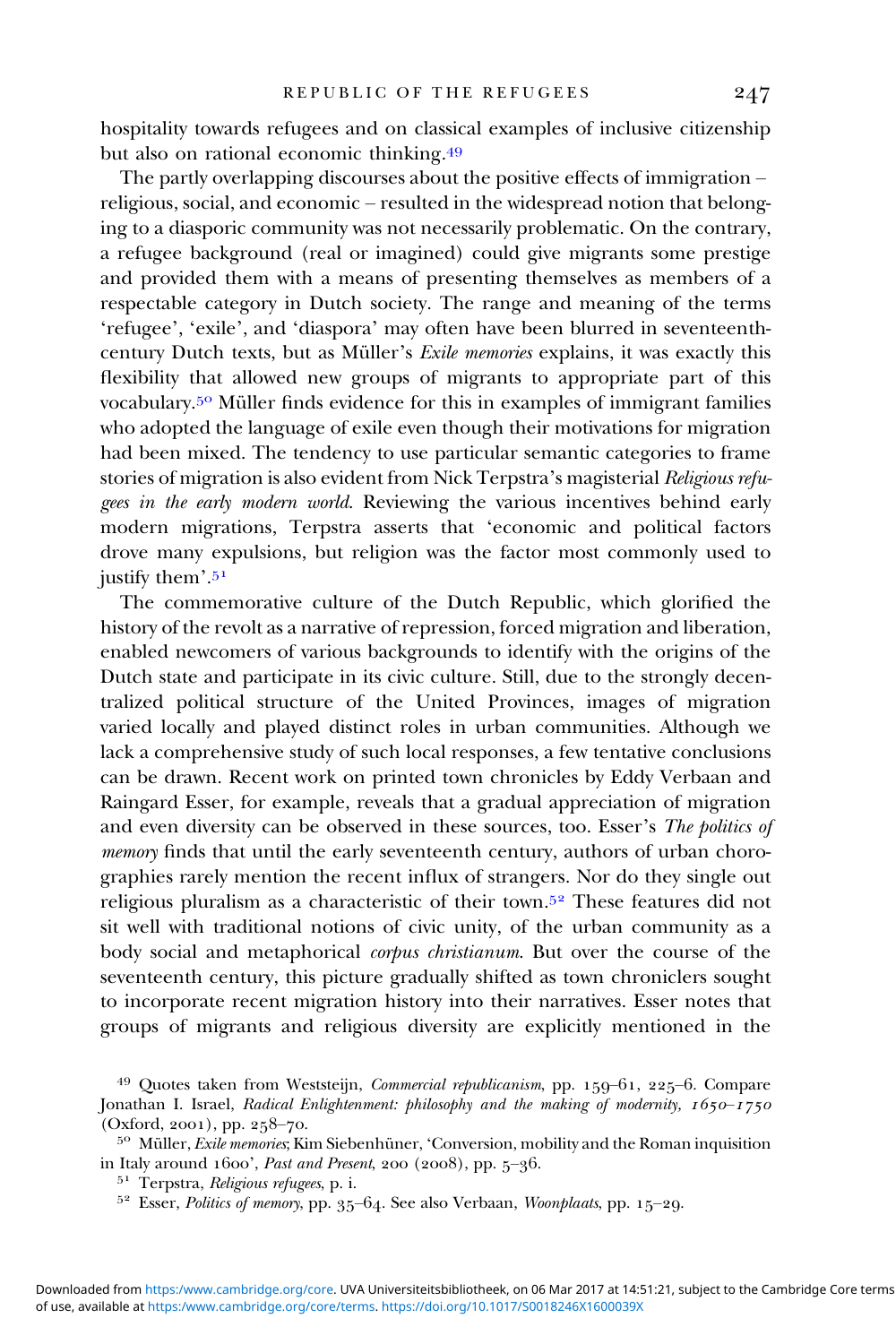popular descriptions of Amsterdam by Olfert Dapper  $(166a)$  and Caspar Commelin  $(1693)$ . What is more, both features are portrayed as 'typical' of Amsterdam and as a source of local pride.<sup>53</sup> Contemporary travel guides reveal a similar shift in rhetoric. Philipp von Zesen's Description of the town of Amsterdam, a kind of Lonely Planet guide from  $1664$ , styles the city as a cosmopolitan and multi-cultural community. It is telling that among its prime attractions is a walking tour featuring Amsterdam's various émigré churches.<sup>54</sup>

It is perhaps surprising that migration was rarely thematized in the rich visual culture of the Dutch golden age. All the same, Boudewijn Bakker has noted that images of diversity became increasingly common over the course of the century. This shifting imagery is particularly visible in the genre of the cityscape. The explicit inclusion of 'strangers' on pictures of Amsterdam's central square, for example, branded the city as a marketplace of the world, but brought out some very real features of Holland's population too: its religious and ethnic diversity as a result of recent migrations.<sup>55</sup> Crucially, artists presented these features as typifying the new Amsterdam of their times.

Just as migrants from the southern Netherlands had helped to shape patriotic self-images of the Dutch Republic, new generations of migrants and their descendants influenced the construction of more inclusive local and national discourses. A prosopographic analysis of the creators of the texts and images discussed above reveals that many of them originated from migrant families. Jeremias de Decker, Pieter de la Court, Olfert Dapper, and Caspar Commelin all belonged the second (or, in the case of Commelin, third) generation of migrant families who played a guiding role in the reconceptualization of Amsterdam as a cosmopolitan city and the Republic as a safe haven for refugees. Eric Jan Sluijter and Boudewijn Bakker have previously observed that numerous innovations in the cultural industry of the Dutch golden age, from cartography to painting, originated from this particular group.<sup>56</sup> Because many of the works of this 'second generation' have been internalized as part of the national canon of 'Dutch' art, scholars have often failed to recognize them as immigrant productions.

53 Boudewijn Bakker, 'Het imago van de stad: zelfportret als propaganda', in B. Bakker and E. Schmitz, eds., Het aanzien van Amsterdam: panorama's, plattegronden en profielen uit de gouden<br>eeuw (Bussum, 2007), pp. 61–74; Esser, Politics of memory, pp. 83–6, 96–9.

 $54$  C. Gellinek, *Europas erster Baedeker, Filip von Zesens Amsterdam 1664* (New York, NY, 1988).<br> $55$  Arianne van Suchtelen and Arthur K. Wheelock, eds., *Dutch cityscapes of the golden age* (The Hague, 2008); Bakker, 'Imago', pp.  $56-78$ .<br><sup>56</sup> Eric Jan Sluijter, 'On Brabant rubbish, economic competition, artistic rivalry, and the

growth of the market for paintings in the first decades of the seventeenth century', Journal of Historians of Netherlandish Art, 1 (2009); F. Scholte, J. Woodall, and D. Meijers, eds., Art and migration: Netherlandish artists on the move,  $1400 - 1750$  (Leiden, 2013); D. Carasso, 'Kroniek van het Amsterdamse stadsportret 1540–1740', in Bakker and Schmitz, eds., Het aanzien van Amsterdam, pp. 44-5.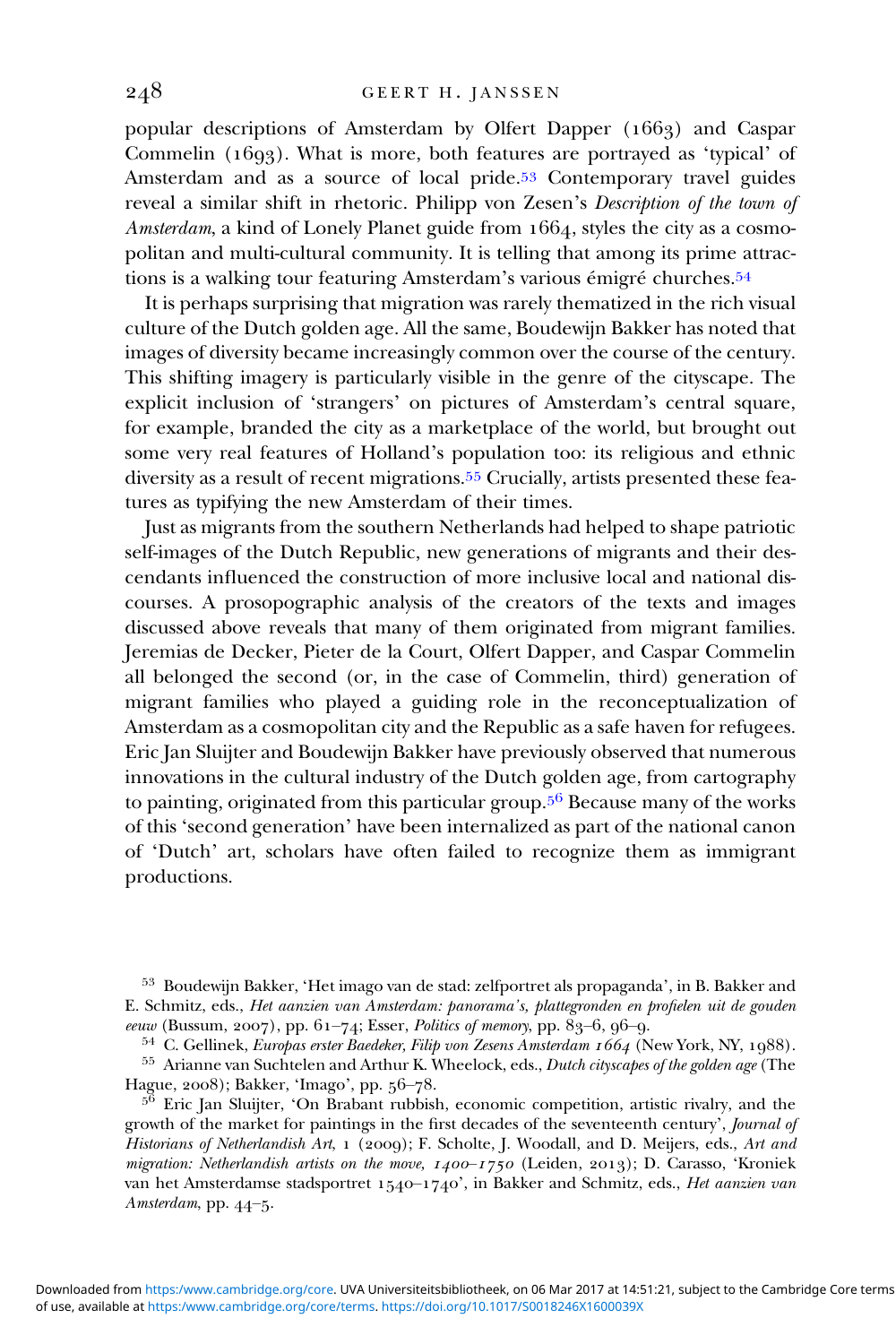The notion of a 'republic of the refugees' was reinforced by reports made by foreign observers – a topic that has been studied by Hans Bots, Willem Frijhoff, and notably Kees van Strien in his Touring the Low Countries. The latter volume concludes that visitors who travelled to the Netherlands in the seventeenth century routinely commented on the large number of 'strangers' they encountered in Dutch towns and the variety of faiths represented by such people.<sup>57</sup> Calvinists from the Habsburg Netherlands, German Lutherans, French Huguenots, Portuguese Jews, and English puritans: all served to illustrate the Dutch Republic's pronounced engagement with religious dissenters and displaced minorities. Pierre Bayle's  $(1647-1706)$  much quoted description of the Dutch Republic as 'the great ark of the refugees' of his times was no more than a commonplace observation.<sup>58</sup>

The cultivation of this image by Dutch authors and foreign observers had important consequences for the United Provinces' commitments in international politics. So far, political historians have struggled to integrate migration in their analysis of Dutch politics, both domestic and foreign. But recent work of Ole Grell, Donald Haks, and David van der Linden suggests that the concept of a 'republic of the refugees' served as a flexible moral resource in these contexts, too. More specifically, it framed religious conflicts elsewhere in Europe and justified Dutch interventions abroad. From the start, the appreciation of exile had been the byproduct of a demonizing campaign against Habsburg Spain. Grell's *Brethren in Christ* further shows how during the Thirty Years War, stories of Catholic repression in the Holy Roman Empire fed a strong identification of the Dutch faithful with more recent victims of 'Habsburg tyranny'. The Reformed church fuelled these sensibilities by reminding its members that the church of the Republic had its origins in the resistance to Catholic persecution and in heroic exile communities formed during the sixteenth century. The notes of the Reformed Acta synodes of the  $162$ os and  $163$ os are peppered with references to Protestant refugees in Germany, the notion of a shared history of exile, and the responsibility of Reformed communities in the Netherlands to support their brethren.<sup>59</sup> During their meeting in Dordrecht in

<sup>57</sup> Hans Bots, 'Tolerantie of gecultiveerde tweedracht: het beeld van de Nederlandse tolerantie bij buitenlanders in de zeventiende en achttiende eeuw', Bijdragen en Mededelingen betreffende de Geschiedenis der Nederlanden, 107 (1992), pp. 657-69; Willem Frijhoff, 'Religious toleration in the United Provinces: from case to model', in Hsia and van Nierop, eds., Calvinism, pp. 27-35; Kees van Strien, Touring the Low Countries: accounts of British travellers,  $1660 - 1720$  (Amsterdam, 1998).

 $5^8$  Original citation: Pierre Bayle, *Dictionnaire historique et critique par mr. Pierre Bayle, cinquieme* edition, revue, corrigée, et augmentée avec la vie de l'auteur, par mr. Des Maizeaux, tome troisieme (Amsterdam,  $1711$ ), p.  $\overline{688}$ . Compare M.J. Walker, 'La grande arche des fugitifs? Huguenots in the Dutch Republic after 1685' (unpublished thesis, Brigham Young

University, 2011).<br><sup>59</sup> Acta der particuliere synoden van Zuid-Holland, 1621–1700. Examples in 1, pp. 263–5, 299, II, pp. 123-7. Available at <http://resources.huygens.knaw.nl/retroboeken/actazh> (created 2012).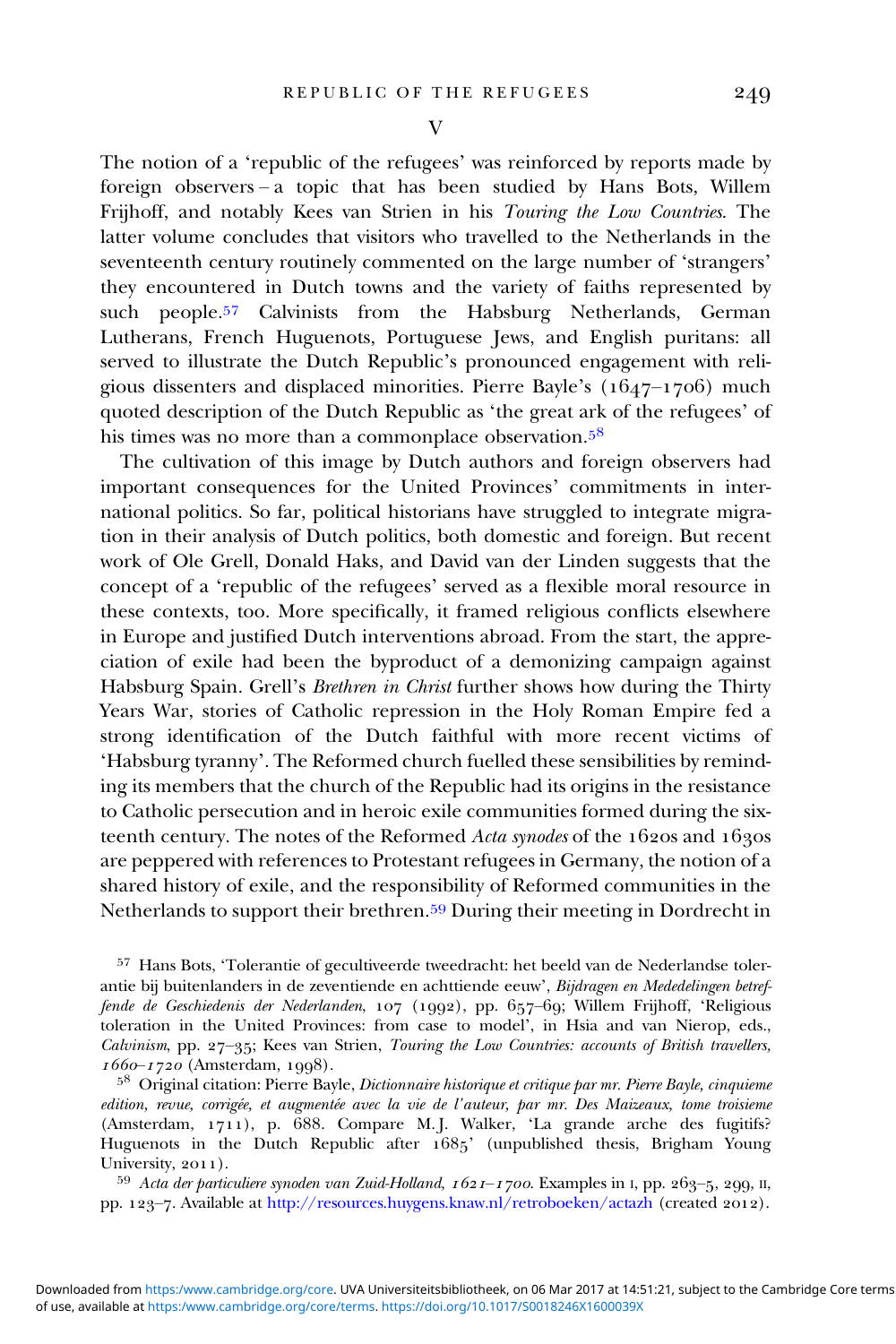, the synod characteristically reasoned that the current suffering of German Protestants affected their Dutch co-religionists, too, because they were 'parts of the same body'.

The engagement with international refugees of Calvinist colouring was as much an act of charity as an exercise in self-fashioning. With government approval, the Reformed church regularly organized large collections and mobilized their members for relief operations for German refugees. Grell finds that church members with refugee backgrounds co-ordinated many of these initiatives.  $61$  Growing tensions between Catholics and Protestants in Ireland triggered a similar expression of transnational solidarity – a topic recently uncovered by Erica Boersma. She notes that in  $1643-4$ , the Reformed churches collected no less than 300,000 guilders for repressed Irish Protestants in a widely publicized campaign.<sup> $62$ </sup> The eagerness with which the church of the Republic presented itself as a rescuer of repressed brethren abroad even worried the States General at times. During the Thirty Years War, Dutch authorities regularly feared that church collections and media campaigns would encourage 'all ministers' from German lands to come and settle in the United Provinces.<sup>63</sup>

The cult of exile was particularly pronounced in Reformed circles, but it was by no means limited to supporters of 'International Calvinism'. A similar sort of transnational solidarity characterized other religious groups in the Dutch Republic, for example the Lutheran community. Erika Kuijpers's key study reveals that the Amsterdam congregation – by far the largest in the country – played a pivotal role in the accommodation and integration of German Lutheran refugees during the Thirty Years War.  $64$  The scholarship of Miriam Bodian and David Ruderman suggests that even for Sephardic Jews the selfimage of the Dutch Republic may have resonated with long-established Jewish teachings regarding diaspora and international brotherhood.<sup>65</sup>

Such flexible appreciations of religious migration could easily be adapted to suit the new challenges of the times. In the second half of the seventeenth century, Louis XIV's France replaced Habsburg Spain as the Dutch archenemy. Donald Haks's Vaderland  $\mathcal{E}$  vrede (Fatherland and peace) brings together a wealth

<sup>63</sup> Grell, *Brethren in Christ*, pp. 127–77.<br><sup>64</sup> Kuijpers, *Migrantenstad*, pp. 293–9.<br><sup>65</sup> Miriam Bodian, 'The biblical "Jewish Republic" and the Dutch "New Israel" in seventeenth-century Dutch thought', *Hebraic Political Studies*, 1 (2006), pp. 186-202; Miriam Bodian, Hebrews of the Portuguese nation: conversos and community in early modern Amsterdam (Bloomington, IN, 1997); David B. Ruderman, Early modern Jewry: a new cultural history (Princeton, NJ, 2010), pp. 23-40.

 $^{60}$ Ibid., II, p. 127. Available at <http://resources.huygens.knaw.nl/retroboeken/actazh> (created 2012).

<sup>&</sup>lt;sup>61</sup> O. P. Grell, *Brethren in Christ: a Calvinist network in Reformation Europe* (Cambridge, 2011), pp. 229–48.

<sup>&</sup>lt;sup>62</sup> Erica Boersma, 'Yrelandtsche traenen gedroogd: transnationale solidariteit en lokale politiek in Zeeland, 1641–1644', *Tijdschrift voor Geschiedenis*, 128 (2015), pp. 201–22.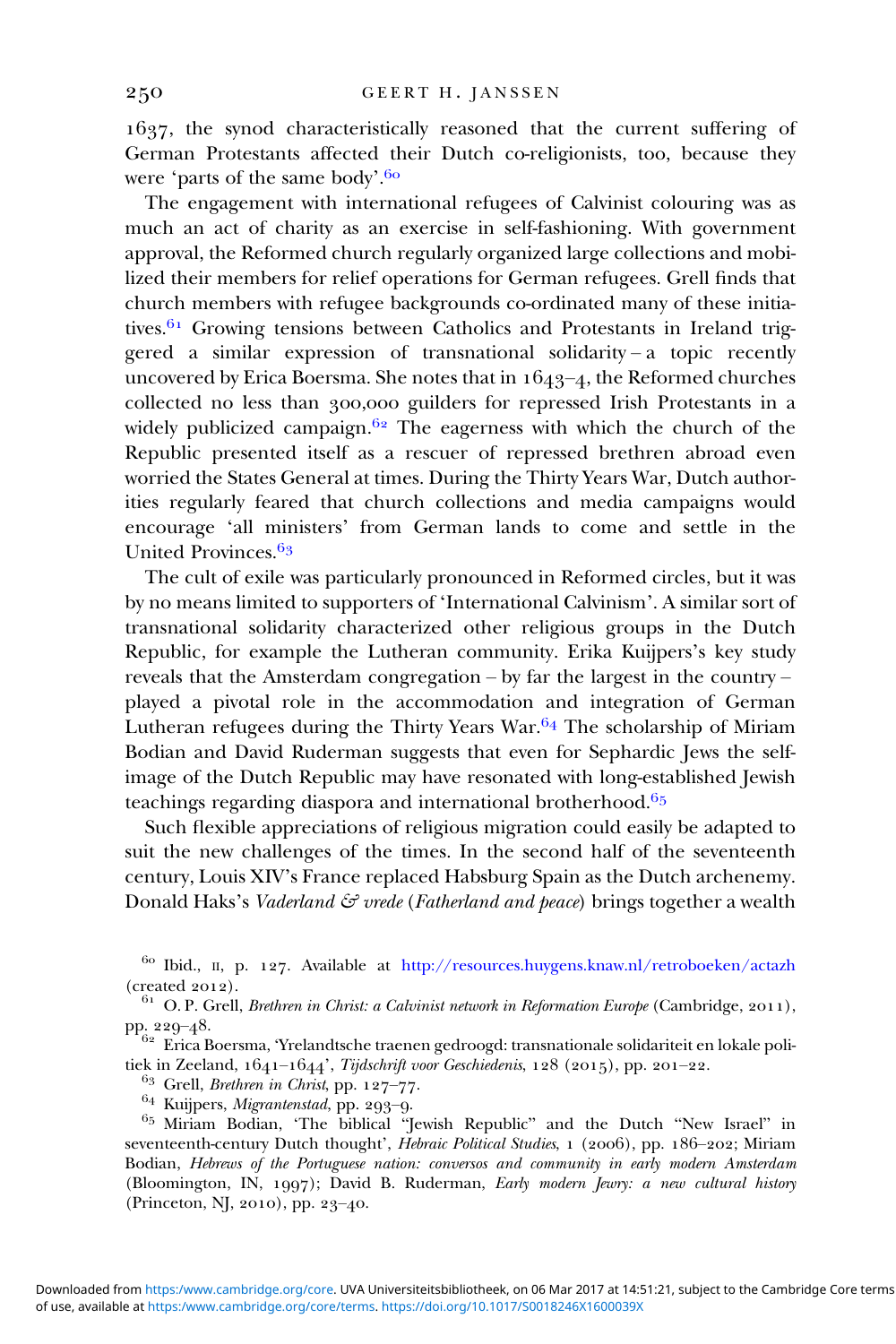of new evidence from this long-neglected part of the Dutch golden age. With a keen eye for the power of historical precedents, Haks shows how polemicists modified existing commonplaces to frame the regime of Louis XIV as tyrannical and hence as the new threat to the Dutch Republic.<sup>66</sup> The growing number of Huguenot refugees in the 1680s was particularly useful in this regard. Their move from France was skilfully presented by Dutch authors as 'le second refuge', as Edwin van Meerkerk has remarked.  $67$  Thus, current French policies were a mere repetition of a sixteenth-century Catholic habit of persecution and heroic Protestant exile. Typical examples of this sort of rhetorical spin can be found in the works of printmaker Romeyn de Hooghe  $(1645-1708)$ , which have received ample study in recent years. A case in point is de Hooghe's spectacular, large-scale engraving Tyrannies against the Protestants in France that was published in the aftermath of the revocation of the Edict of Nantes  $(1685)$ . It depicts a vivid catalogue of atrocities committed against Huguenots in France. Looting and widespread rape and murder by *dragonnades* coincide with the forced migration of agonized men and women. The central scene of the print features the safe arrival of the Huguenot refugees in the Dutch Republic. Welcomed by stadholder William III of Orange, the wretched French exiles receive bags of money, clothing, and food from Dutch officials.<sup>68</sup>

De Hooghe's print was just one example of a string of publications that pictured the French treatment of Protestants in the darkest possible colours and glorified the accommodation of Huguenot victims in the United Provinces. A keen propagandist, de Hooghe knew that his portrayal of the Huguenot refuge as a successive story of persecution, victimhood, and exile would resonate with the sensibilities of Dutch audiences. Tyrannies against the Protestants in France effectively fused stories of current French migrations into recognizable Dutch categories. In a fine recent overview of the Huguenot experience in the Netherlands, David van der Linden quotes the French ambassador in The Hague, Count D'Avaux. He warned Louis XIV that prints like those of de Hooghe were a viral phenomenon in Dutch society, as 'these sorts of images are used to animate the common people'.<sup>69</sup> Narratives of religious persecution and migration thus became a source of Dutch anti-French policies and of xenophobic sentiments more generally. They offered a powerful frame of reference

 $66$  Haks, Vaderland  $\mathcal{C}$  vrede.

 $^{67}$ Edwin van Meerkerk, 'Geweld, geloof, herinnering en identiteit: Hollandse hugenoten en het 'trauma' van 1685', *Tijdschrift voor Geschiedenis*, 118 (2005), p. 394.

 $68$  The print is discussed in David van der Linden, Experiencing exile: Huguenot refugees in the Dutch Republic,  $1680-1700$  (Farnham, 2015), pp. 225-6. See also Haks, Vaderland  $\mathcal{E}$  vrede, pp. 21-57; Henk van Nierop, 'Profijt en propaganda: nieuwsprenten en de verbeelding van het nieuws', in Henk van Nierop et al., eds., Romeyn de Hooghe: de verbeelding van de gouden eeuw (Zwolle, 2008), pp. 66–85.<br><sup>69</sup> Quoted by Van der Linden, Experiencing exile, p. 225. Compare O. Stanwood, 'Between

Eden and empire: Huguenot refugees and the promise of new worlds', American Historical Review,  $118$  (2013), pp. 1334-8.